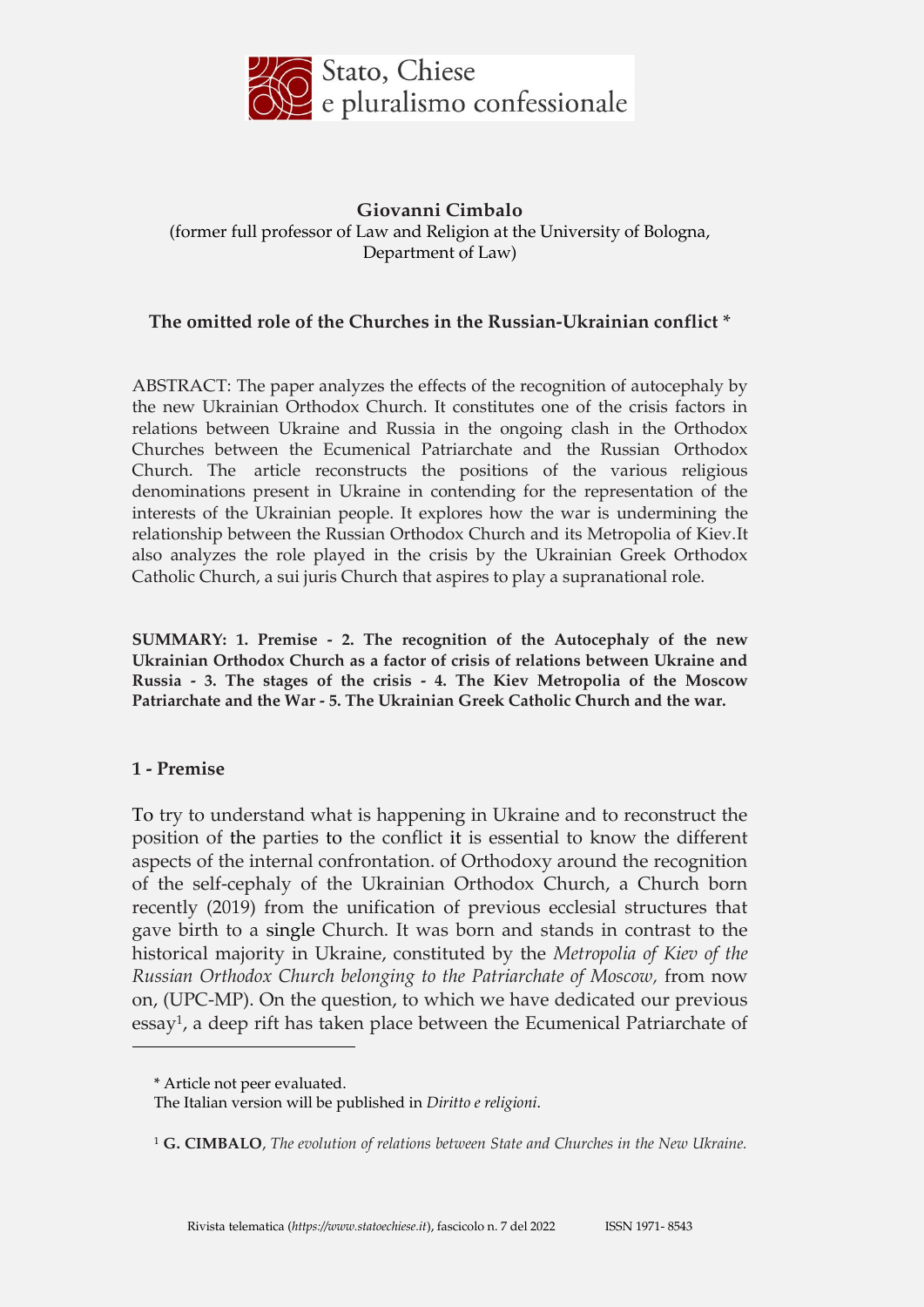

Constantinople and the Patriarchate of the Russian Orthodox Church which has led to the rupture of ecclesial communion between the two most significant entities of Orthodoxy and the excommunication by the Moscow Patriarchate of that of Constantinople2. On the other hand, Bartholomew, Ecumenical Patriarch of Constantinople, knows it is fine that accepting American demands to grant autocephaly to Ukrainians would have resulted in a break with Moscow, but the benefits of the economic and ecclesial relations he has with the Orthodox diaspora in North America and Australia, which are under his canonical jurisdiction, were decidedly vital to the Ecumenical Patriarchate and its finances<sup>3</sup>,

 $\overline{a}$ 

<sup>2</sup> On October 15, 2018, the Synod of the Russian Orthodox Church, meeting in Minsk, declared "the juridical bond of the synodal letter of the year 1686", that is, the document with which the then Ecumenical Patriarch Dionysius IV had accepted the subordination of the Metropolia of Kiev to the Moscow Patriarchate, to have lapsed. Bartholomew, Moscow claims, violated the canonical territory of the Moscow Patriarchate. On the point see: **V. PARLATO**, *The autocephaly of the Ukrainian Orthodox Church, Doctrinal interpretations and ecclesial structures in comparison*, in *State, Churches and confessional pluralism*, Telematic review (*https://www. statoechiese.it*), 7, 2019, p. 8 ff.; **I.V. PONKIN**, *Opinion on act (decision), adopted by the Holy Synod of the Patriarchate of Constantinople on 11 October 2018*, in *Stato, Chiese e pluralismo confessionale*, cit., 2, 2019; **A. GARUTI**, *Religious freedom and ecumenism. La questione del «territorio canonico» in Russia*, Cantagalli, Siena, 2005. This means that the ministers of the Russian Orthodox Church will no longer celebrate any liturgy together with those of the Patriarchate of Constantinople – to which Moscow systematically refuses to attribute the qualification of "ecumenical" – and even the simple Russian faithful will have to refrain from participating in the sacraments administered in the Churches of the Byzantine Patriarchate, including those of Mount Athos.

<sup>3</sup> Orthodox Christians in the United States, of whom the vast majority are affiliated with the Patriarchate of Constantinople, rank sixth on the list of america's richest religious communities. Cf. *http:// www.civg.it/index.php?option=com\_content&view=article&id=1590:fa nar-vaticano-odipartimento-of-state-as-are-the-forces-behind-the-Tomos-of-the-Orthodox-Churchof-Ukraine&catid-=2:uncategorized*[.](http://www.civg.it/index.php?option=com_content&view=article&id=1590%3Afanar-vaticano-odipartimento-)

In addition, it should be taken into account that after much insistence the Ecumenical Patriarchate has obtained the appointment, as holder of the stauropegia (embassy) of the Patriarchate in Washington, of Elpidophoros (Lambranidis), the new Archbishop of America, who acted as an intermediary of the Patriarchate with the Ukrainian schismatics for many years. In 2008, when for the first time the question of the autocephaly of the "Kiev Patriarchate" was seriously raised, Elpidophoros suddenly received the highest recognition of the Ukrainian state - the Order of Prince Yaroslav the Wise, of the fifth degree.

Among the most determined supporters of the primacy of the Ecumenical Patriarchate and its right to grant autocephaly, Elpidophoros is the author, among other things, of a book on the Ukrainian Church. He is spoken of as the probable successor of Bartholomew. See: **K. SHEMLJUK**, *Phanar, Vatican or State Department what are the forces*

*In search of Autocephaly,* in *Law and Religions*, 2, 2020, pp. 252-304.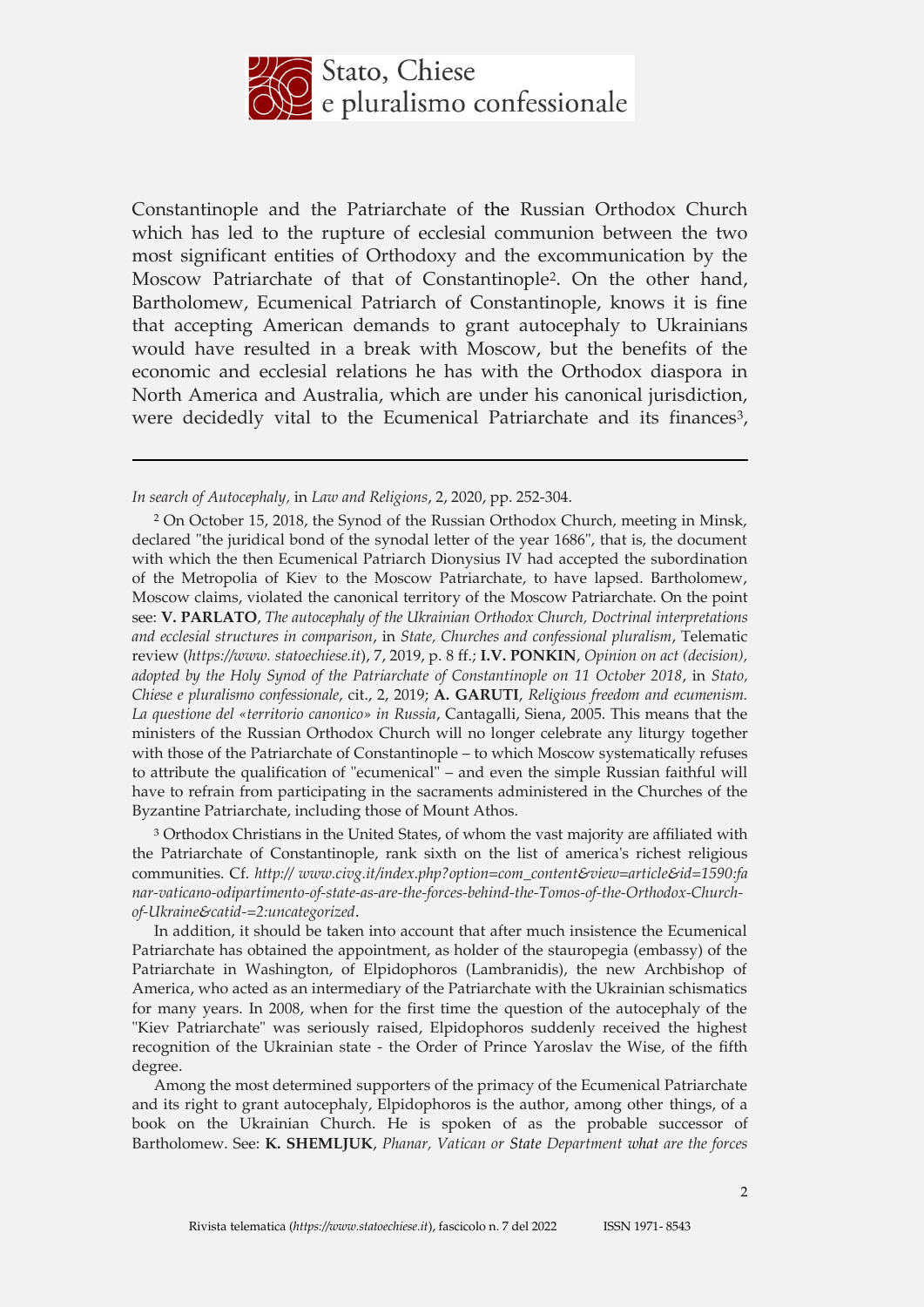

masses in crisis since the Eparchies of the various autocephalous Churches to manage migrants who have moved outside their canonical territory4.

In examining the Ukrainian question, it must be borne in mind that it is part of the institutional crisis of a large part of the Eastern European states already part of the Soviet bloc, which are majority Orthodox. This has consequences not only from the confessional point of view, but also and above all culturally, since their orderly structure and the traditional configuration of the State itself attribute great importance to the role of the autocephalous national Church in the legitimization of the State. and your right to manage the company. In these States the relationship between the two entities is regulated in an entirely "Byzantine" perspective of the relations between State and Church which are thus based on the symphony of powers (*simfonija vlastej*) or *consonantia*, or harmonic relationship between *Sacerdotium* and *Imperium* which finds its formulation in the *Praefatio* of the Sixth Novella of Justinian, addressed to Epiphanius, *most holy Archbishop of the imperial city and Ecumenical Patriarch*, in which it is stated that the greatest gifts made by God are the priesthood and the empire, the first in the service of divine things and the

<u>.</u>

<sup>4</sup> By a well-established custom, the Orthodox of the diaspora were regarded by the Patriarchate of Constantinople as subject to its jurisdiction. However, especially with the beginning of the great migration from East to West Europe and to the rest of the world of the emigration of populations of the Orthodox faith, the Autocephalous Churches have given life to their own Eparchies, choosing to manage directly their faithful and thus taking away space from the Ecumenical Patriarchate. On the consequences of this phenomenon **G. GRIGORIŢĂ**, *The Orthodox Diaspora current and prospective realities for the future. An analysis from the canonical point of view*, in *Il Diritto Ecclesiastico*, 3-4, 2019, pp. 495-526; **V.S. SOLOV'ËV**, *The ecumenism to come. Russia and the Universal Church*, Ghibli, Milan, 2013.

These religious organizations tend to enter into agreements with governments and to enter, therefore, permanently and autonomously from the legal point of view, in the system of the host States and to receive directly, where they exist, the economic support provided for by the legislation for confessions religious, configuring themselves as entities with autonomous legal personality. The truth is that in a globalized world the old concept of canonical territory has now entered an irreversible crisis. Moreover, these religious formations, once their relationship with the State has been legalized, do not claim to establish a symphonic relationship with it, but operate in a context of institutional pluralism in the relationship with it, adapting to current legislation and not requiring changes the systemic structure of relations with the State.

*behind the Tomos of the Orthodox Church of Ukraine* (in *http://www.civg.en/index.php?option =com\_content&view=article&id=1590:fanar-vaticano-o-dipartimento-di-stato-qualisono-le-forzedietro-il-Tomos-della-chiesa-ortodossa-dell-ukraine&catid=2:non-categorized*). For a brief biography*: https:[//www.athina984.gr/it/2019/05/11/neos-arcivescovado-amerikis-o-m](http://www.athina984.gr/it/2019/05/11/neos-arcivescovado-amerikis-o-)etropolitis proysiselpidoforos/.*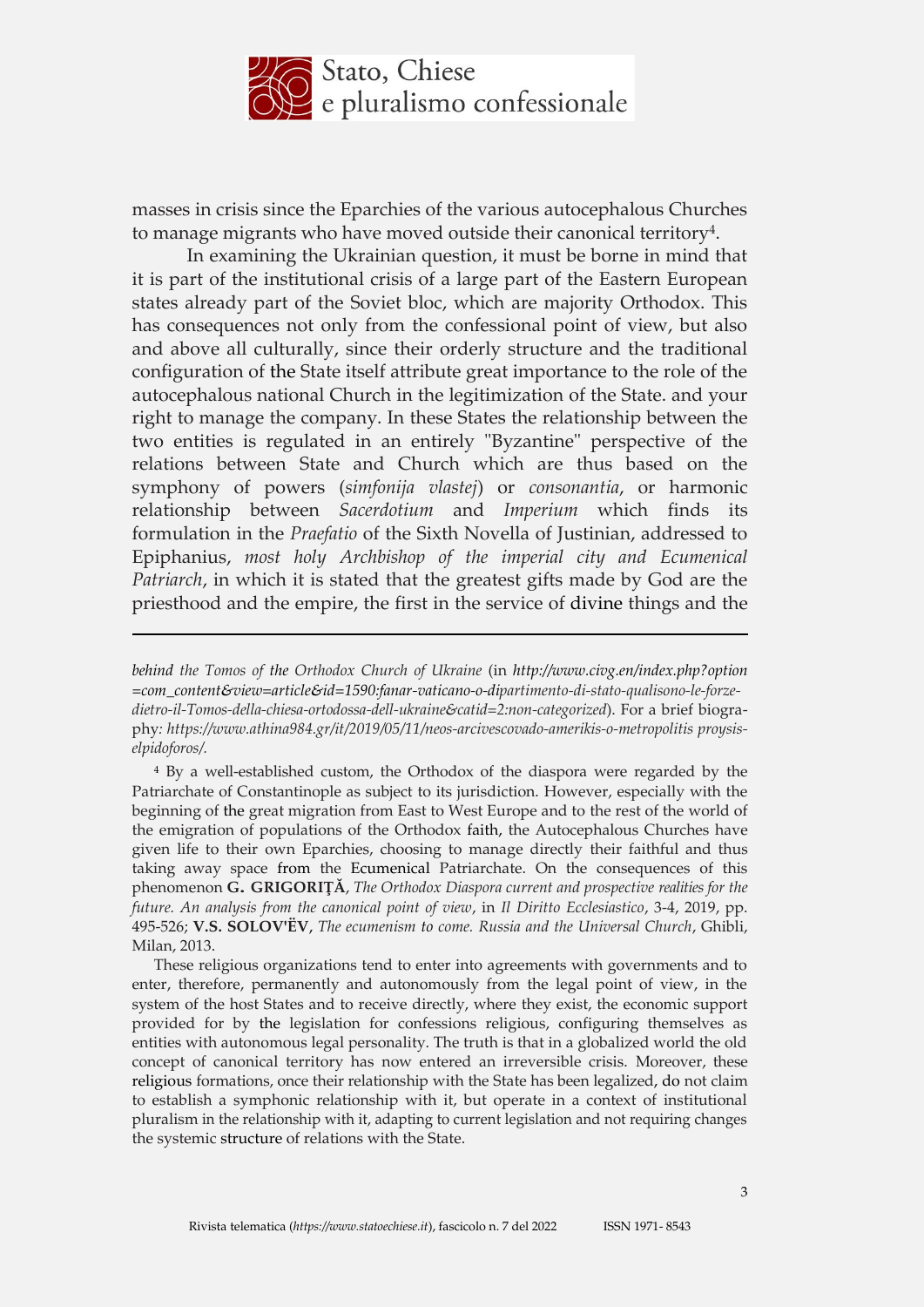

second in the guidance of human things.

<u>.</u>

It follows that the Church must place herself at the service of the State, assuming a national and therefore autocephalous dimension, cover an identitarian function that becomes the foundation of the authority of the State with respect to what they consider to be its national dimension of reference, for purposes that relead the role of confessional organizations as an instrument of State policy. In this respect, Ukraine, at the time of its independence, was in an anomalous position: its majority Orthodox Church was an integral part of the Russian Orthodox Church, a Church that is considered to be universal and supranational but which in fact is a point of reference and is it stands in support of another state, the Russian one. From this state, as from any other state, a large part of the Ukrainian political community wanted to distance itself precisely to give identity and autonomy to Ukraine".

Thus began a process of gradual agglomeration of different ecclesial experiences, all attributable to orthodoxy, which undergo processes of aggregation and integration of the different ecclesial structures hitherto existing that converge in 2019 in the constitution of a single ecclesiastical structure that pursues the achievement of autocephaly. To achieve it has only one way: to resort to the Ecumenical Patriarchate of Constantinople which, after complex events, grants it<sup>5</sup>. The new Church can therefore claim primacy and privileged bond with the nation and with the State.

For the newborn Ukrainian Autocephalous Church it does not

<sup>5</sup> The granting of autocephaly to the newborn Ukrainian Orthodox Church is on the other hand functional to the interests of the Ecumenical Patriarchate which sees its role as primacy undermined by the constant growth and expansion of the Russian Orthodox Church of the Moscow Patriarchate which, also thanks to state support and the adoption of a modern institutional structure adopted after the collapse of the USSR, can meet the needs of the national Churches granting instead that autocephaly self-administration, a juridical form that while making the Church independent preserves a greater ecclesial bond with the Mother Church. Not only does the Ecumenical Patriarchate know well that by separating Ukraine from the canonical jurisdiction of the Moscow Patriarchate it deprives it of at least 40% of the ecclesial structures, parishes and faithful and it therefore substantially weakens the force. Cf. **V. PARLATO**, *The Autocephaly*, cit.; **G. GRIGORIŢĂ**, *L'Orthodoxie entre autonomie et synodalité (les prescriptions* des saints *canons et les réalités ecclésiales actuelles)*, in V. PARLATO (ed.), *Catholicism and Orthodoxy to the Test. Interpretazioni dottrinali e strutture ecclesiali a confronto nella realtà sociale odierna*, Rubbettino, Soveria Mannelli, 2010, pp. 159-160; **J. OELDEMANN**, *Orthodoxe Kirchen in der Ukraine: zum Spannungsfeld zwischen Konstantinopel und Moskau*, in *Stimmen der Zeit*, 237, 4-2019), pp. 279-294; **C. HOVORUN**, *The Cause of Ukrainian autocephaly*, in E. CLARK, D. VOVK (edited by*), Religion during the Russian-Ukrainian Conflict*, Routledge, Londra - New York, 2020, pp. 180-191.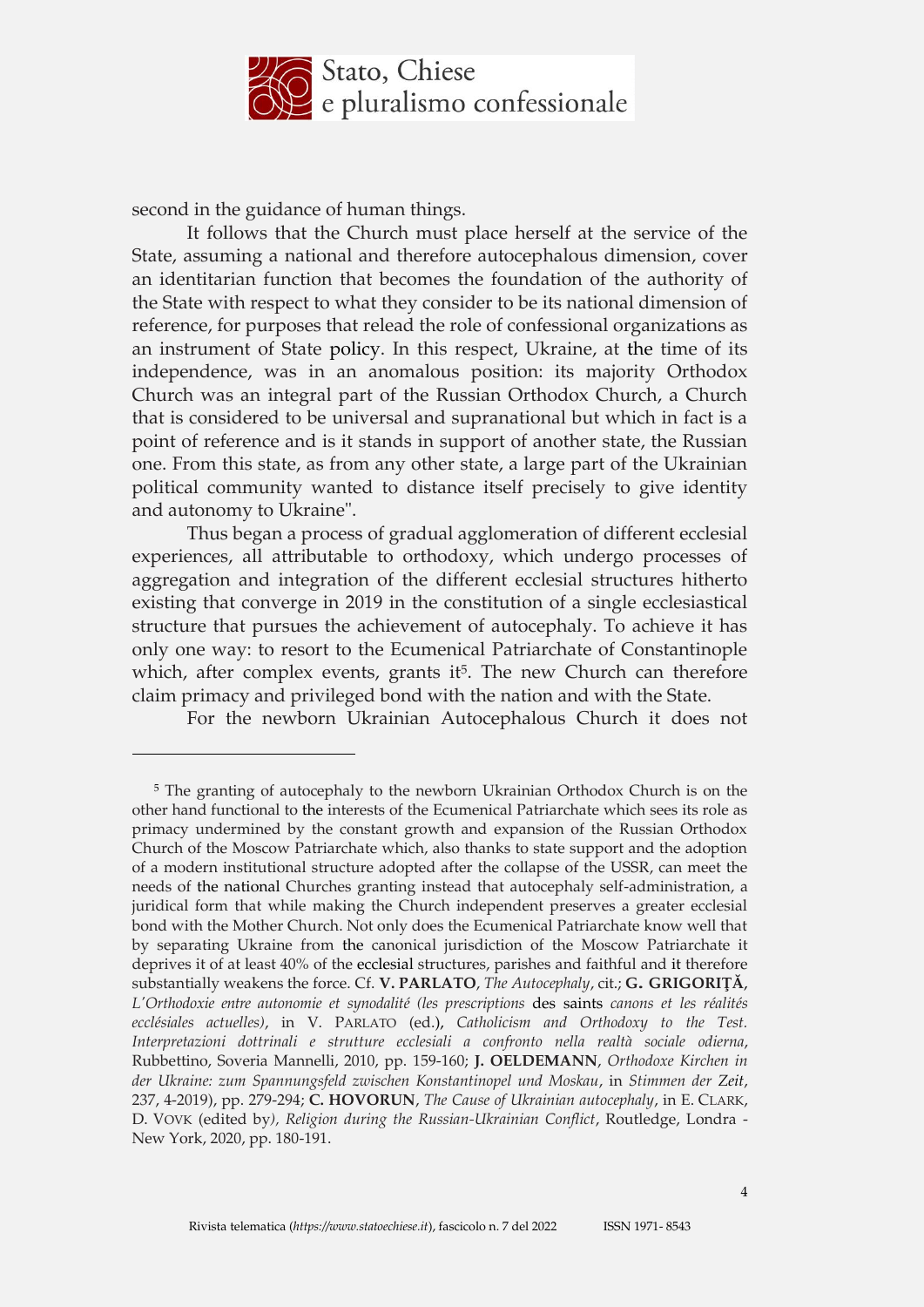

matter that the recognition of its existence and legitimacy produces a schism within the Orthodox world, inducing the different Patriarchates to take sides. The decisions of the Ecumenical Patriarchate are today supported by the Cypriot Patriarchate which has recognized the ecclesial communion with the new Church and so did that of Alexandria (which has jurisdiction over the Orthodox of the African continent), with the result of having its jurisdiction wrested from large part of the bishoprics of the newly formed Exarchate of Africa, created by the Russian Orthodox Church, to which many African episcopates have adhered. While many Patriarchates maintain a position of equidistance, some support for Plemy came from the Bulgarian Patriarchate, but to complicate the relationship with the Greek Patriarchate, its traditional supporter, the sudden decision of the new Ukrainian Patriarch Epiphanius intervened. to recognize the hated (by the Greek Orthodox) Calendarists, operating in Greece. These events have given incisiveness to the constant action of the Moscow Patriarchate which, supported by the Russian government, is consolidating relations with its international structures, granting the most important national Churches that refer to it the maximum autonomy and recognizing as self-administered some National Churches such as that of Belarus in the conviction that through this path the concession of autocephaly is avoided, which in fact loosens ecclesial communion, but above all severs the bonds of hierarchical obedience<sup>6</sup>.

For its part, the Ecumenical Patriarchate is faced with the problem of managing relations with some national Churches that insistently ask for autocephaly and this undermines the ties with the Churches of which they are currently part or with which they are in conflict, as is especially the case in the Balkan area7. What is happening shatters ecumenical dialogue not only between the different components of the Orthodox world within which a battle for primacy is being fought, but hinders the aspirations for ecumenical dialogue of the Catholic Church which has all the interest in not taking sides in the ongoing battle. Nevertheless, this situation is an obstacle to the diplomatic and mediating role between confessions and between States played by Vatican diplomacy and the Pontiff.

<sup>6</sup> **G. CIMBALO**, *La Bielorussia alla ricerca della propria identità e il processo di confessionalizzazione dello Stato*, in *Stato, Chiese e pluralismo confessionale*, cit., 39, 2018.

<sup>7</sup> **G. CIMBALO**, *Autocefalia vo' cercando ch'è sì cara*, in *Stato, Chiese e pluralismo confessionale*, cit., 19, 2020, pp. 24-61.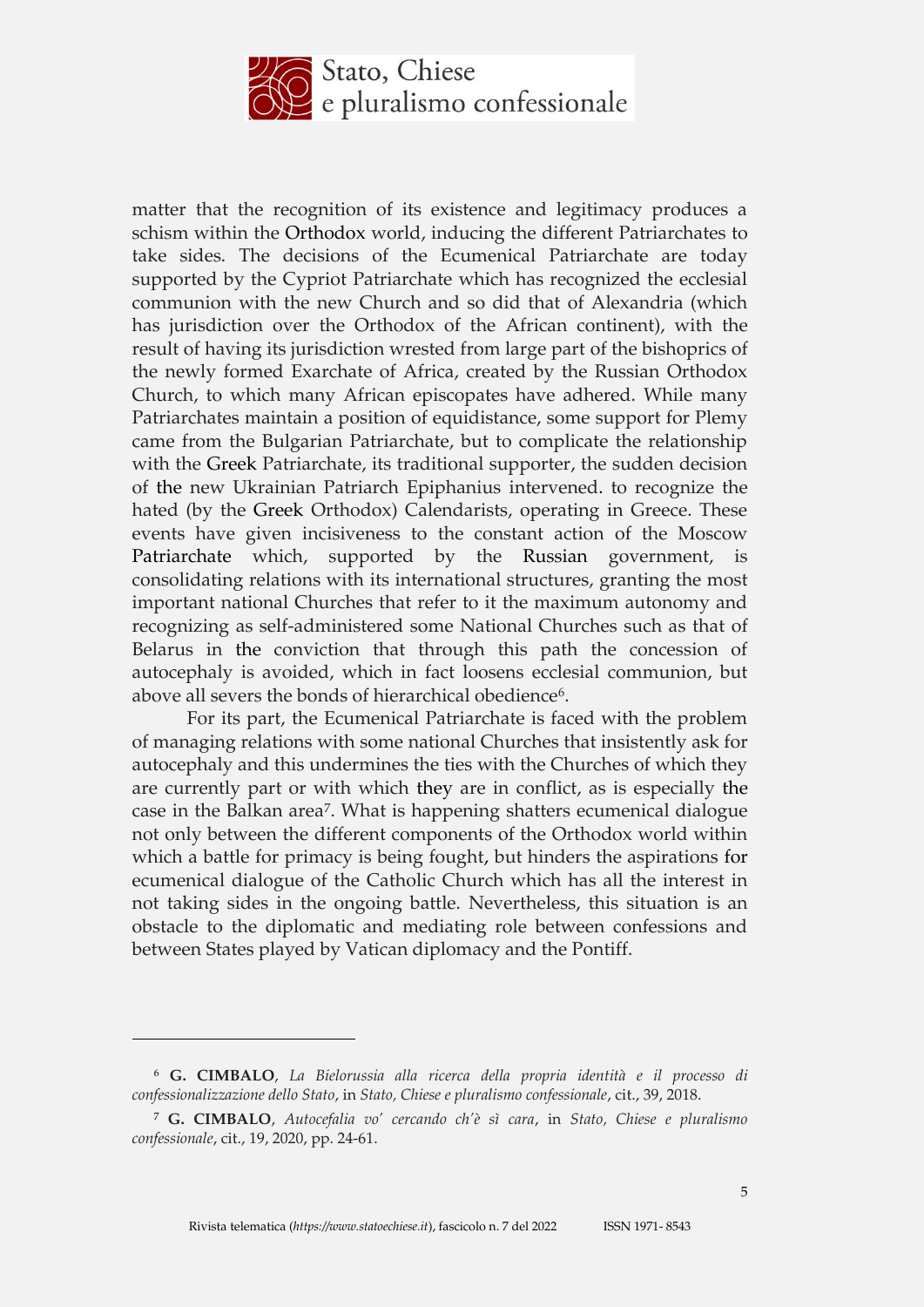

# **2 - The recognition of the Autocephalie of the Ukrainian Orthodox Church as a factor in the crisis of relations between Ukraine and Russia**

But returning to the Ukrainian situation, when the Patriarchate of Constantinople, on January 6, 2019 granted the Tomos of autocephaly to the new Ukrainian Orthodox Church, delivering it into the hands of Epiphanius (Dumenko Serhiy Petrovich), elected Patriarch of the Unified Orthodox Churches<sup>8</sup>, a deep fracture in Orthodoxy was definitively opened, which helped to add further reasons for confrontation between Ukraine and Russia. Even at the national level, the clash between the CPSU and the Ukrainian self-administered Orthodox Church, headed by the MOSCOW Patriarchate UPC-MP, has continued to grow, helping to fuel the political clash between the two states, which resulted in the ongoing conflict at the time of writing (5 February 2022).

The stages of this escalation are marked by the activity of the two confessors in contending for legitimacy to represent the May religious entity in the country, resorting to the political support of the State and its institutions, the first and second in trying to resist attempts to consider it a foreign Church. in the country, entirely dependent on the Church of a State - the Russian one - at war with the Ukrainian nation.

On January 30, 2019, the PCU received the official registration as a religious denomination<sup>9</sup>. The new legal entity has been named

<sup>8</sup> On 15 December 2018 the so-called "Synod of Unity", held behind closed doors, chaired by the representative of the Ecumenical Patriarchate, Metropolitan Emmanuel of Gaul (Adamakis), guest of the President pro tempore of Ukraine Poroshenko, elected Metropolitan Primate DNC Epiphanius, professor and rector of the Orthodox Theological Academy of Kiev, former Metropolitan Pereyaslavsky and Bilotserkivskyi, Patriarchal Vicar Diocesan Bishop for the Rights of the UPC-KP. In the evening the Ecumenical Patriarch officially declared the results of the unification, congratulated the Metropolitan of Kiev and All Ukraine on his election. and invited him to the liturgy and the ceremony of the Tomos. Thus began the process of transition to the CPSU of numerous Orthodox communities and parishes in Ukraine, which had previously declared unity with the Moscow Patriarchate. On the events that led to these events see, extensively: **G. CIMBALO**, *The evolution,* cit., *passim.*

<sup>9</sup> The registration took place in accordance with the provisions of the Religious Freedom Act 1991, as last amended in 2018. See: Про свободу совісті та релігійні організації**,** (Відомості Верховної Ради УРСР (ВВР), 1991, No 25, ст.283), in *[http://licodu.cois.it/?p=11317.](http://licodu.cois.it/?p=11317)* At the same time, the Parliament, by voting on an amendment to this law, tried to force the Metropolia of the Russian Patriarchate in Ukraine to change its name. The Ukrainian Supreme Court was also called to rule on the issue, which on December 11, 2019 authorized the Ukrainian Orthodox Church of the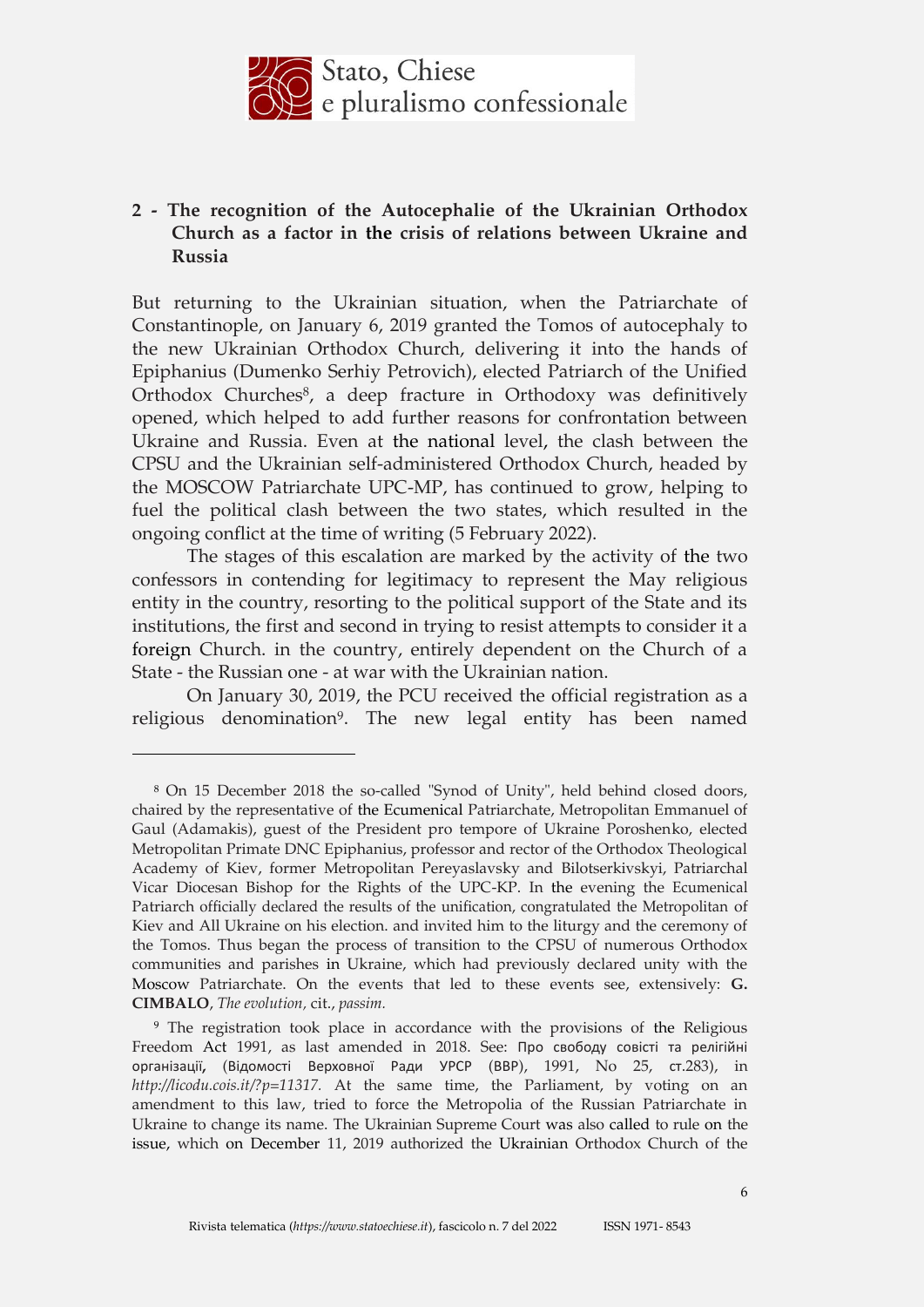

*"Organizzazione religiosa": Metropolia di Kiev della Chiesa Ortodossa dell'Ucraina,*from now on (PCU). At the head of the Church was placed the Metropolitan of Kiev and All Ukraine Epiphanius, enthroned in the Cathedral of Saint Sophia in Kiev on February 3, 201910.

In a first phase, the clash took place at the level of relations in the pan-Orthodox sphere: the granting of autocephaly was followed by the condemnation of the Moscow Patriarchate of the work of Bartholomew Ecumenical Patriarch. Moscow disavows the canonical jurisdiction of Constantinople over Ukraine, while instead paying tribute to the representation of Ukrainian Orthodox in the hands of the Ukrainian selfadministered Church of the Moscow Patriarchate<sup>11</sup>.

Events take a new course when on 20 May 2019 the presidential elections take place and Volodymyr Zelens'kyj is elected who decides to dissolve Parliament early and call new elections that his party wins with 44% of the votes. The new President at first seems to be able to pull the country out of the dispute between the Churches; he comes from a Jewish family and seems to be far from frequentations and intense relationships with religious confessions, cultivated instead by his predecessors<sup>12</sup>. But

<u>.</u>

<sup>10</sup> To assess the consistency of the new Church, it must be taken into account that the Kiev Patriarchate had bequeathed 5,100 parishes to the new Church. Therefore, as of 2019, the episcopate of the Orthodox Church of Ukraine is composed of 62 bishops, of which 46 rulers and 16 vicars, titular bishops and retired bishops distributed over 44 diocese and an honorary patriarch. The dioceses of the Orthodox Church of Ukraine were approved at the first meeting of the Holy Synod of the CPSU on February 5, 2019 in the Metropolitan House of Hagia Sophia in Kiev, in the Transfiguration Cathedral in Kiev, Cathedral of the Metropolitan of Pereyaslav and Vyshneve PCU Alexander (Drabinka). It should be noted that the change of jurisdiction of some communities took place even before the receipt of the Tomos on autocephaly and that subsequently 600 new parishes joined this Church - according to what the confession declares.

<sup>11</sup> It is recalled that the *Ukrainian Orthodox Church (Moscow Patriarchate)* was granted independence and self-government on the basis of the resolution of the Synod of the Russian Orthodox Church which took place on 25-27 October 1990. The Ukrainian Orthodox Church is therefore an independent and self-governed Church with broad rights of autonomy.

<sup>12</sup> On the relations between successive Presidents at the helm of the country and religious confessions, see at length: **G. CIMBALO**, *The Evolution,* cit., *passim.*

Moscow Patriarchate (UPC-MP) to retain its name by establishing that confession does not need to be taken a new name. See: Віталій Тараненко Чи треба УПЦ МП перейменовуватися? Верховний суд ухвалив скандальне рішення на річницю Помісної церкви релігія (in *https://glavcom.ua/country/society/chi-treba-upc-mp-pereymenovuvatisyaverhovniy-sud- uhvaliv-skandalne-rishennya-na-richnicyupomisnoji-cerkvi-7145.html*). But see also: *Анотація Верховного суду України «Сентернза» щодо конфесії релігійних конфесій* від 11 грудня 2019.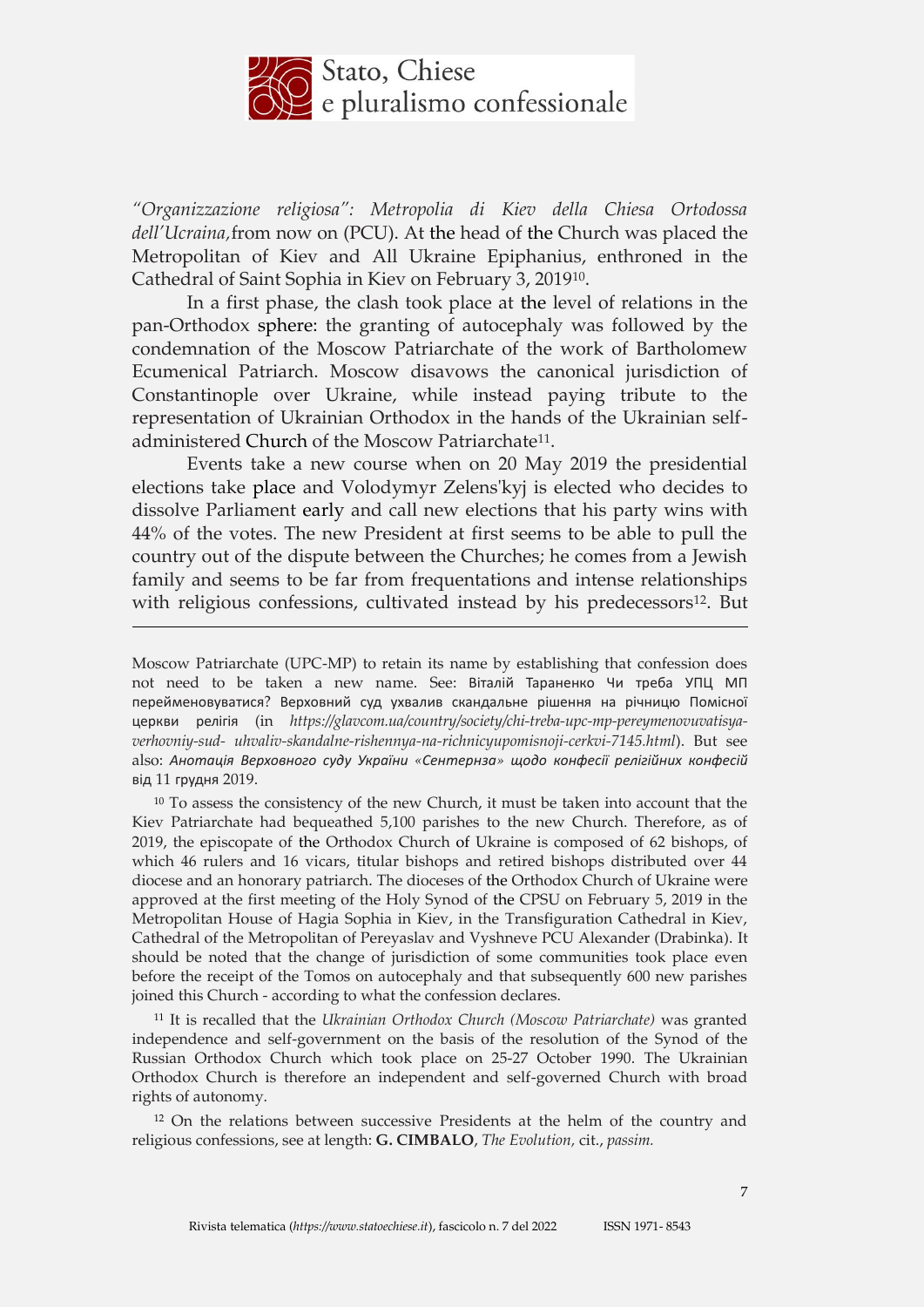

this is not the case: the interfaith confrontation is deeply connected to the politics of the country and to that of the great powers.

The country covers a very large territory and is located in an intermediate geographical position between Europe and Russia, with which it has in common the ethnicity and language of a not insignificant part of the population and deep cultural ties. But that's not all: a large part of Ukraine is leaning towards Africa and, especially its western regions, are historically part of the Central Europe and therefore strongly feel the call of the European Union, especially since the countries that are part of it welcome not only the Ukrainian diaspora generated by the economic crisis following the collapse of the USSR, but also a robust share of seasonal migrants to Germany, whose remittances are one of the most significant revenues of hard currency in the country. The deprivation of Crimea in 2014 left deep traces by making patriotic sentiments prevail and breaking the unity of the nation; the persistence of the secession of the Russianspeaking districts of Donbas has turned into a trench war that does not find solution in the Minsk agreements that remain unapplied, fueling divisions in the society13.

The religious question thus becomes one of the relevant components of the political clash taking place in the political life of the country: the goal of the new Orthodox Church is not only to destroy the dominant presence of the Kiev Metropolia linked to the Moscow Patriarchate, but also and above all to forfeit the many assets, asking the State to reassign to the new autocephalous Church churches, cathedrals and monasteries, rich in works of art and properties of all kinds. In return, the new Church is ready to provide legitimacy to the State, stipulating that symphonic relationship on which Orthodox theology bases the life of the Church, its own existence and that of civil institutions.

#### **3 - The stages of the crisis**

<u>.</u>

In the first six months of Zelensky's presidency, the battle in Donbas drags

<sup>13</sup> The first Minsk Protocol was drafted on the initiative of the *Normandy Quartet* and was signed on 5 September 2014. The Trilateral Contact Group on Ukraine was used for implementation with the involvement of the Organization for Security in Europe (OSCE). After the collapse of the "ceasefire" in January-February 2015, discussions between the Four led to a new agreement, overseen by the OSCE which was followed by an armistice. The second Minsk Protocol was not applied by the parties and Russian intervention was carried out.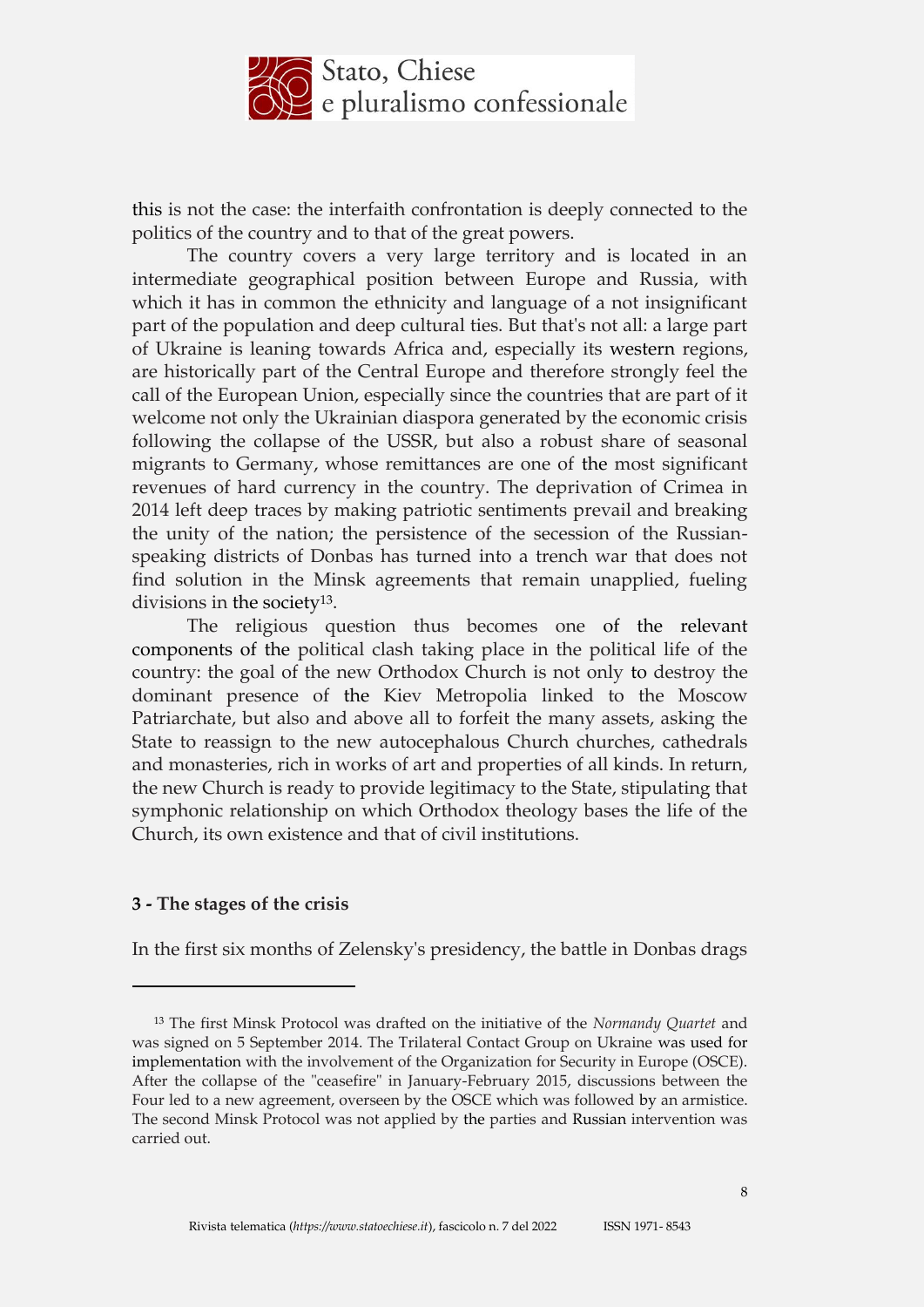

on in the form of trench warfare, while training by Western military advisers of the Ukrainian army intensifies. The newly formed Orthodox Church faces the resistance of the former Primate of the Ukrainian Orthodox Church of the Kiev Patriarchate (UPC-KP) Filaret who, satisfied with the distribution of positions within the hierarchy of the CPSU into which this Church has merged, disavows the process of unification $14$ . Once this opposition has returned, every effort is dedicated to the creation, on July 28, 2019 of the publishing.

Every energy and resource is dedicated to the territorial organization of the new Church and, in particular, to consolidate the structures of the Church in the Donbas so as to contribute to the recovery of government control over those territories. This is the meaning of the visit of Patriarch Epifany to Mariupol on 11 June 2019 and of the religious service celebrated for the members of the Azov battalion stationed in the city; he continues his pastoral visit along the front line, accompanied by an appointee of the Ecumenical Patriarchate charged with advising and assisting him, touching the areas of the region still under government control.

On October 29, the meeting of the Holy Synod of the Orthodox Church of Ukraine is held, which begins by noting with satisfaction the recognition of Ukrainian autocephaly by the Greek Patriarchate and proceeds to the naming of the heads of many internal offices of the confession; this allows the new Church to effectively begin the work of rooting in the territory through assistance to the faithful and the coordination of new parishes that are induced to adhere to the new religious formation. Individual parish priests are contacted, emissaries go to the meetings of parishioners, specially convened, and the assemblies, called to vote, are induced to join the new Church.

The Synod proceeds in its work by listening to a detailed report on the visit completed by Patriarch Epifany from 16 to 24 October 2019 in the United States, at the invitation of His Holiness Ecumenical Patriarch Bartholomew, in order to strengthen relations with Ukrainians abroad and secure their support, including by using and resuming the ranks of contacts held for the previous decades by Filaret. The mission in the United States is carried out under the patronage and under the watchful

 $\overline{a}$ 

<sup>14</sup> UPC-KP, taking into account the age (94 years) of Bishop Filaret, as well as the services rendered to the Orthodox Church in Ukraine: the Synod of the CPSU created for him a religious organization under newspaper "My Church", the official organ of the Kyiv Metropolis of the Ukrainian Orthodox Church, also distributed electronically, began publishing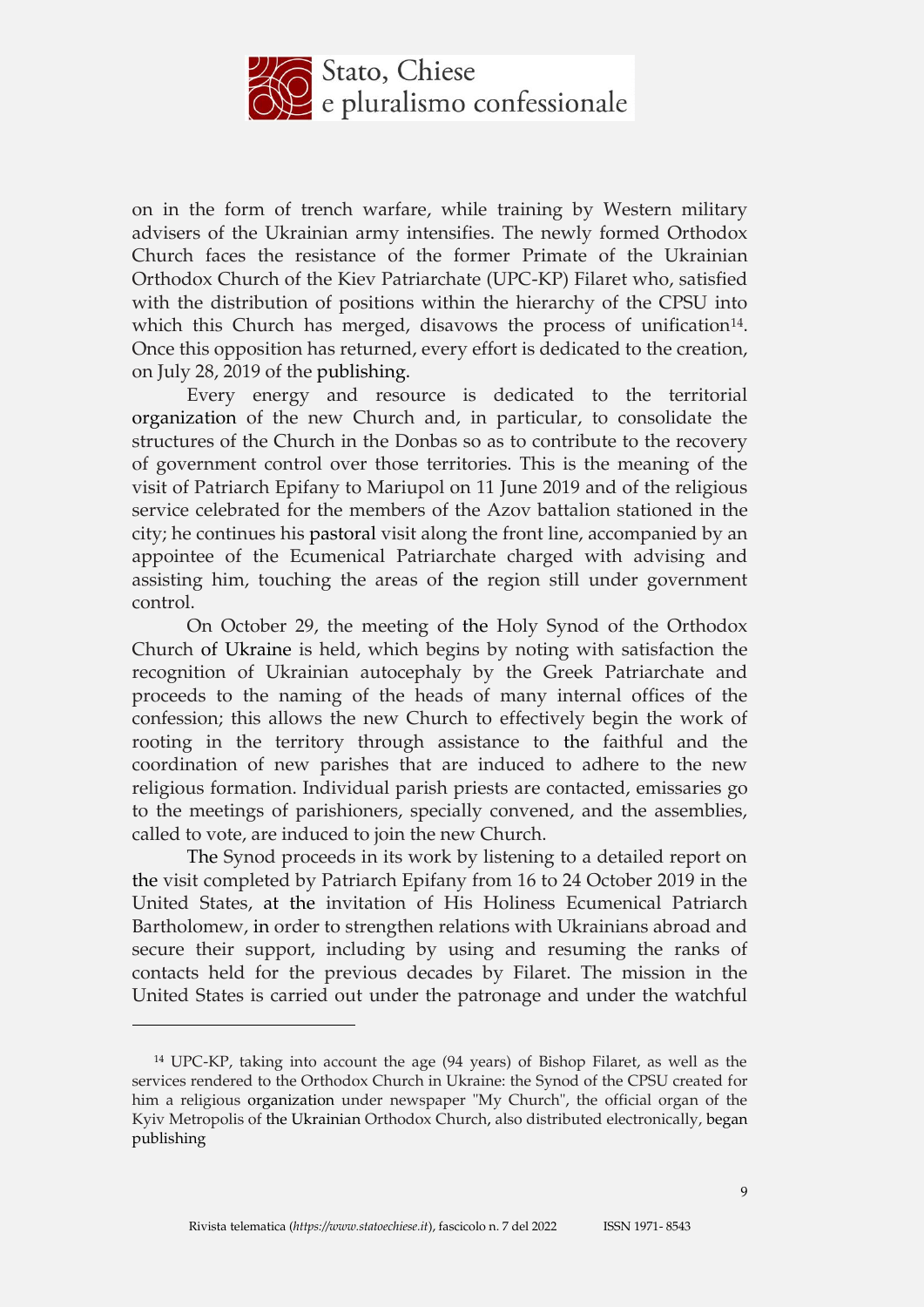

eyes of Bartholomew's representative in the United States15.

In the following months, pastoral visits to other areas of the country continued and the legal dispute regarding the registration of parishes that pass from the UPC-MP to the PCU continued to develop, and yet this Fevers- reorganization and political activities are slowing down with the emergence of the Covid epidemic that has required the collaboration of all religious confessions with the State, gathered in *the Pan-Ukrainian Council of Churches and Religious Organizations* to overcome resistance to vaccination<sup>16</sup>.

On March 11, 2020, Ukraine introduces quarantine with the Resolution of the Cabinet of Ministers of Ukraine No 211, which in the formulation of The Re-solution No 215 of March 16, 2020 establishes that the quarantine is operational throughout Ukraine (without exception for temporarily occupied or annexed territories) from 12 March 2020 from the year to 3 April 2020. Pursuant to art. Article 1 of the measure prohibits mass cultural, entertainment, sports, social, religious, advertising and other events in which more than ten people were expected to participate17.

Despite the President's recommendations, formulated in the April 28 meeting with the *Pan-Ukrainian Council of Churches and Religious*

<sup>15</sup> The Primate was accompanied by a delegation composed of Archbishop Evstratiy of Chernihiv and Nizhyn, deputy head of the Department for External Relations of the Church, and Andriy Matsola, head of the Council of Patrons of the Metropolitan Fund of the Ukrainian Orthodox Church. On October 16, 2019 at the international airport. John F. Kennedy of New York, His Beatitude was welcomed by the Archbishop of the Ecumenical Patriarchate of America, His Eminence Elpidophore.

On October 22 - reports the minutes of the Synod (Журнал No45) - a delegation of the Ukrainian Orthodox Church, led by His Beatitude Metropolitan Epiphanius in Washington, began the day with a meeting with representatives of the Atlantic Council. See *Журнали засідання Священного Синоду* від 29 жовтня 2019, р. 3 (in *https://www.pomisna. info/uk/document-post/zhurnaly-zasidannya-svyashhennogo-synodu-vid-29-zhovtnya-2019-r/*).

<sup>16</sup> The Pan-Ukrainian Council of Churches and Religious Organizations (VRCsiRO) is an advisory body established in December 1996 at the State Committee of Ukraine for Affairs religious as an interreligious institution. The Council of Churches includes representatives of 16 Churches and religious organizations and inter-ecclesial organization, registered in Ukraine (Orthodox, Greek and Catholic, Protestant and Evangelical Churches, as well as Jewish and Muslim religious associations). In 2005, the secretariat of this body was established and advisory and cooperation agreements were concluded with the various ministries; the secretariat meets periodically with the President of Ukraine and the First Minister of Ukraine to manage the collaboration of the State with the Churches.

<sup>17</sup> **G. CIMBALO**, *Relations between the State and religious confessions under the stress of Covid 19,* in *Il Diritto Ecclesiastico*, 1, 2020, pp.163-187.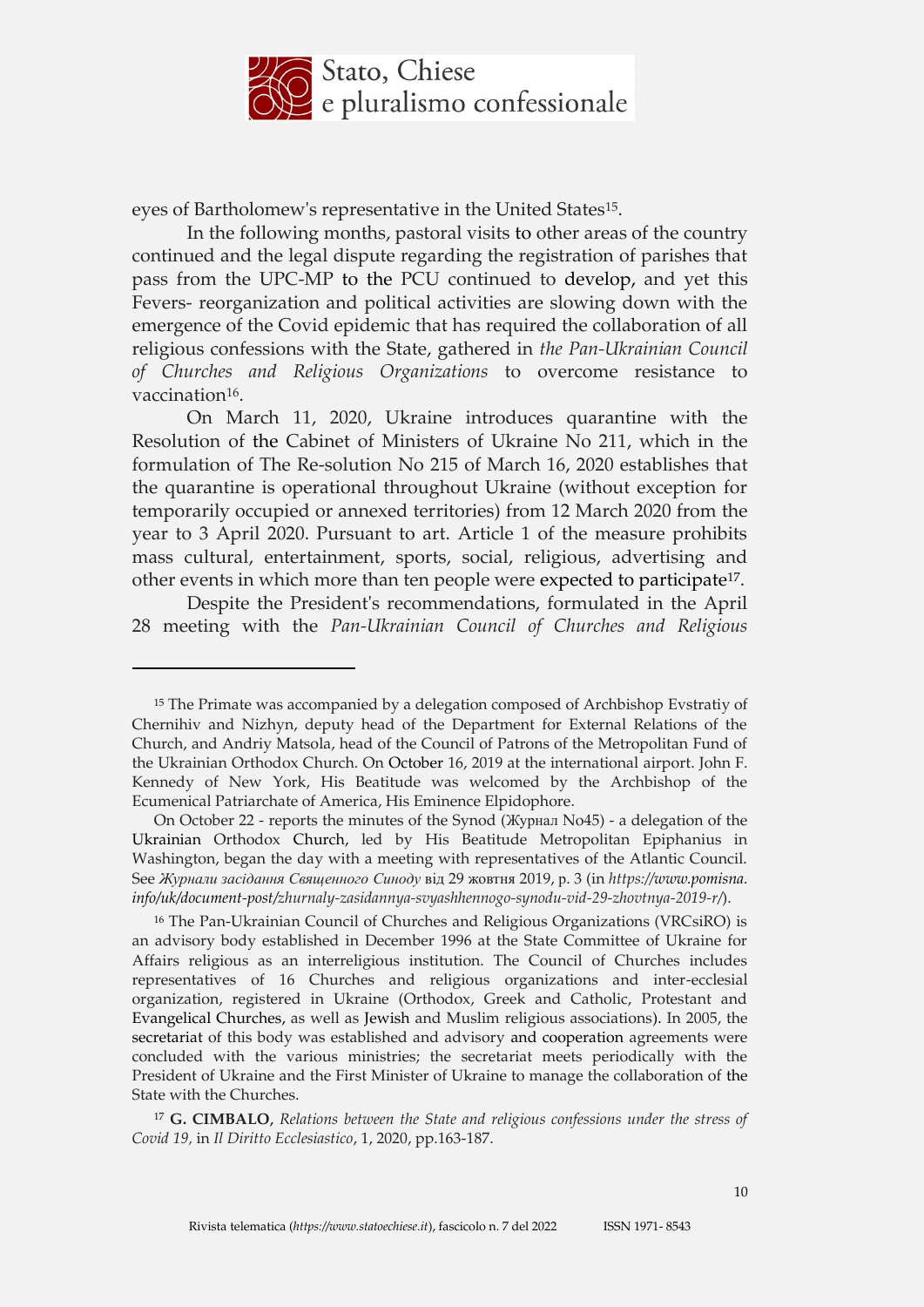

Organizations, the Orthodox Easter celebrations are attended by thousands of faithful18. Monasteries, as places of community life, are particularly affected by the contagion, even if the religious authorities of the different Churches - this time in agreement - have tended to minimize the extent of the contagion. There is no doubt that the measures adopted by the Orthodox Church linked to Moscow, thanks to the "innovative" ritual methods introduced, has operated to limit the contagion by not denying the effects and danger of the infection, intervening well before that of the country's health authorities<sup>19</sup>.

On July 22, 2020, Patriarch Epifany was elected the new President of the Pan-Ukrainian Council of Churches and Religious Organizations. According to the Council's rules of procedure, the President of the Council is rotated every six months in the order of the list of members of the Council20. The new President immediately gave new vigour to the political activity of the organization which he was called upon to preside over by approving a new question to the President of the Verkhovna Rada of Ukraine (the Parliament) Dmytro Razumkov, so that he resumed the dialogue between the VRTsiRO and the Parliament with a view to permanent cooperation between two bodies, which have not met for a year.

Discussing the fight against domestic violence, the members of the VRCsiRO analyze the project of the Institute for Religious Freedom, in which the Churches and religious organizations are represented, related to the adoption of a joint communication strategy aimed at preventing the phenomenon. The new President takes the opportunity to make a harsh attack on the ratification of the Istanbul Convention on the Protection of

<sup>18</sup> Ольга Журавлева, Пасха в условиях карантина: Какой план у властей на проведение религиозного праздника (in *https://zik.ua/ru/blogs/pasha\_v\_usloviyah\_karantina\_kakoy\_plan \_u\_vlastey\_na\_provedenie\_religioznogo\_prazdnika\_965612*). On the restrictive measures adopted for the celebration of the Orthodox Easter the Jewish one and Ramadan, see: **V. KONDRATOVA**, Религия онлайн | Песах, Пасха, Рамадан. Как церкви и общиныв Украине уходят на карантин (in *https:// [www.liga.net/politics/articles/pesah-pasha-ra-m](http://www.liga.net/politics/articles/pesah-pasha-ra-)adankak-tserkvi-i-obschiny-v-ukraine-uhodyat- na-karantin*).

<sup>19</sup> On the anti-covid measures adopted by the Russian Orthodox Church and on the ritual changes adopted see: **G. CIMBALO**, *Le relazioni*, cit., p. 197 ss.

<sup>&</sup>lt;sup>20</sup> During the meeting, representatives of the different denominations also discussed the measures to be taken to support families who have lost loved ones in eastern Ukraine and to draw public attention to the problem of missing persons. The new president said "I met these families and saw how they need spiritual support" (*Новим головуючим Ради Церков обрано предстоятеля ПЦУ митрополита Епіфанія*, in *https://df.news/2020/07/23/ novym-holovuiuchym-rady-tserkov-obrano-predstoiatelia-ptsu-mytropolyta-epifaniia/*).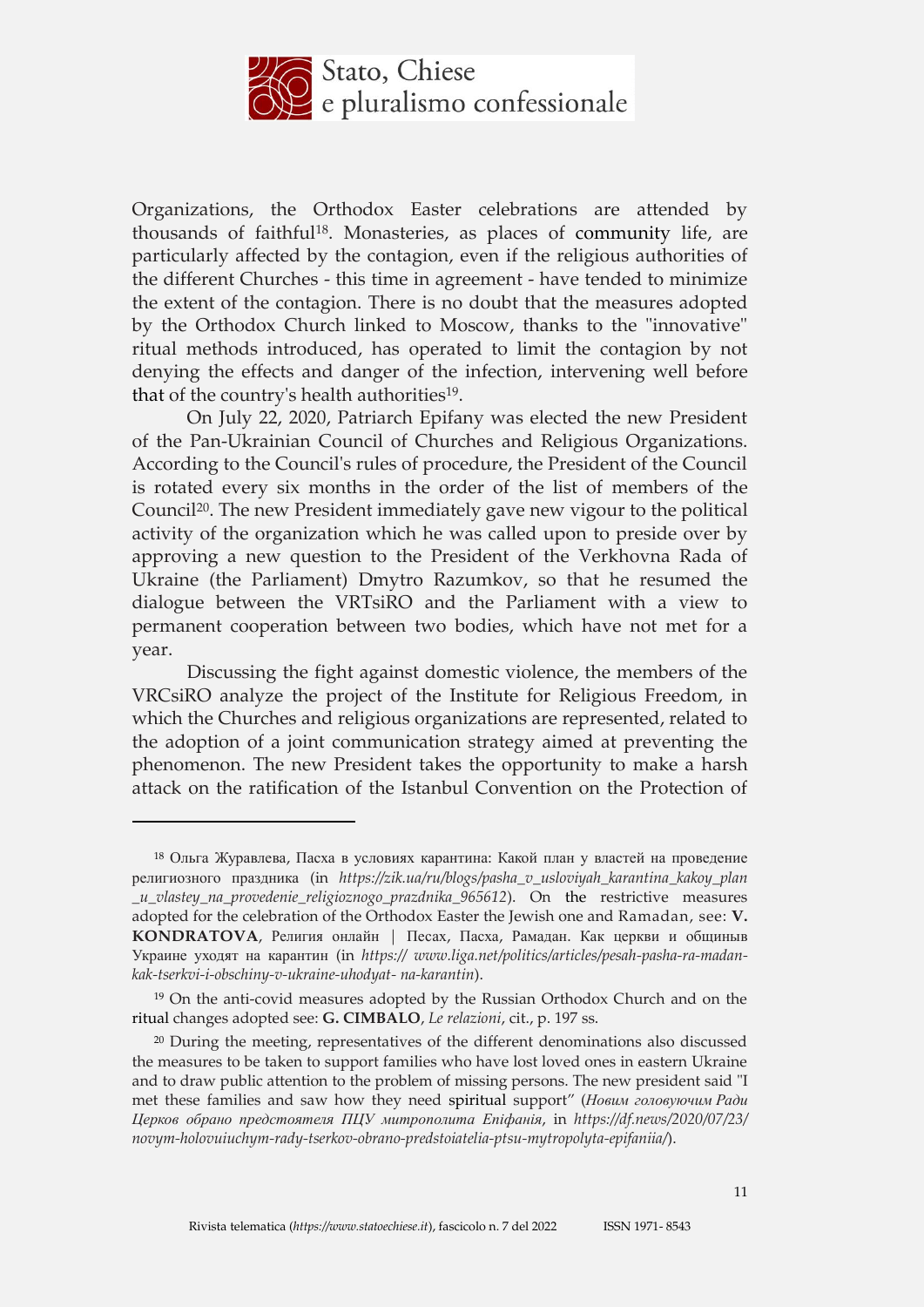

Women, stating that *national law is more than sufficient to combat violence against women and declares that he does not share the indication that it gives, to promote gender equality.* In his view, the Convention *"would use domestic violence only to introduce ideologically motivated rules based on unnatural interpretations of sex* into national law". These positions were shared by all members of the organism.

On the sidelines of the meetings related to the management of the epidemic, the discussion on the law of reform of the military chaplaincy that was actually approved on November 30, 2021 developed within the Pan-Ukrainian Council. It provides for the presence "in every military formation of the Parliament constituted in accordance with the laws of Ukraine" of a military chaplain. Although the law will come into force gradually over 5 years, the conditions are created for each department to be assigned a chaplain which will provide for the spiritual assistance of the troops and their families, curando the motivation of the soldiers belonging to the different military corps and strengthening their love of country. Resistance and controversy are already growing over the possibility of prelates belonging to the UPC-MP taking up this post in army units, on the basis that they belong to a confession whose headquarters reside in the country with which Ukraine is at war: Russia, considering the ongoing fighting in the Donbas as an external Russian aggression and not as a civil war.

The problematic relations between the different religious confessions and in particular those of the Ukrainian Orthodox Church with the UPC-MP emerges in all evidence during the "open microphone" interview granted by Patriarch Epifany to Radio Svoboda on December 18, 2021, when apprehensions have grown since the end of the previous month, due to the Russian military maneuvers at the country's borders<sup>21</sup>. Interviewed by the presenter and in response to questions from the audience, the Patriarch exposes the positions of his Church: they are decidedly in favor of vaccination - he declares - contrary to what the old Filaret does his mentor, now disowned, in the name of acceptance of modernity that characterizes the new Church<sup>22</sup>.

Reaffirming the importance of the communion of his Church with the Ecumenical Patriarch, Epifany recalls the celebration of the common

<sup>21</sup> **I. KUZNETSOVA**, *«Російську імперію зла» Путін і Кирило не бачать без України – Епіфаній (*in *https://www.radiosvoboda.org/a/intervyu-predstoyatel-ptsu-mytropolyt-epifaniy/ 31614610.html*).

<sup>22</sup> **G. CIMBALO**, *Le relazioni,* cit., pp. 183-184.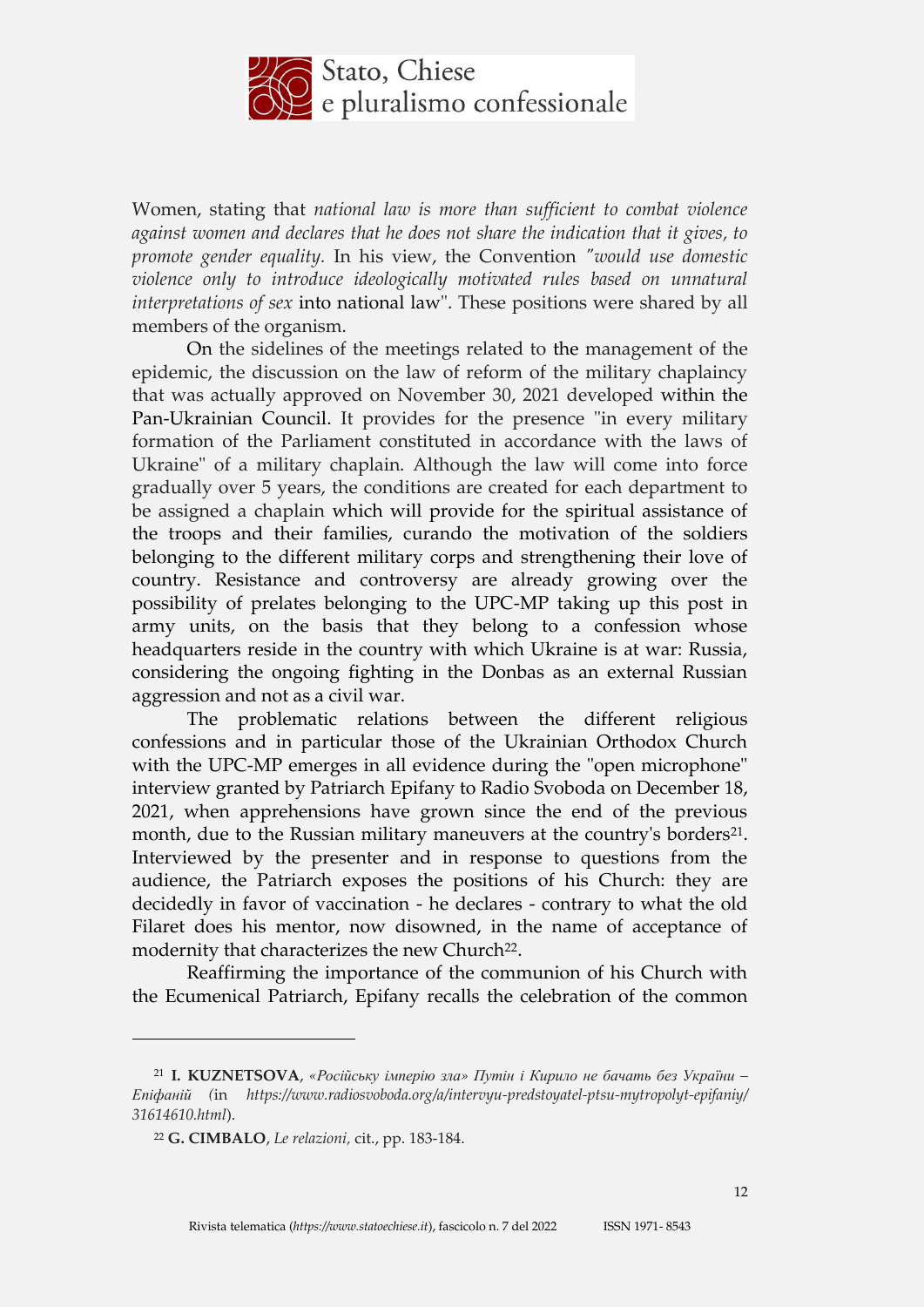

liturgy with ecumenical Patriarch Bartholomew in the cathedral of Saint Sophia, on August 22, 2020, emphasizing its importance and, to reiterate the growth of consensus for the PCU, emphasizes that a few days before "a well-known theologian and man who did much to create the CPSU, Andriy Yurash, has been appointed ambassador to the Vatican"23. Patriarch Epifany trusts that he will be a worthy representative of Ukraine in the Vatican and will do much to make possible a visit of the Pope to Ukraine noting that: "*We, as PCU, have not yet received signals in this regard, but we know that there is a tradition: if the pope visits an Orthodox country, he certainly agrees with the Church that is dominant in this state*".

But the key to solving Ukraine's problems lies in Moscow, in the hands of Putin, who conducts military maneuvers on the borders and is therefore that the Pope has expressed willingness to go to Moscow. A possible meeting will take place somewhere in neutral territory and emphasizes that "*Patriarch Kirill has no autonomy and if there is no desire for Putin, this visit, of course,* will *not happen*", regardless of the wishes of the Greek Catholic Church of Ukraine who asked for the intercession of the Pontiff.

Many are the listeners who ask: "When will we liberate Ukraine from the Church in Moscow?" To these listeners Epifany replies:

*"We have no right to open another internal religious front. We live in a state of war. But let's see the efforts of the Russian Church to do so [...] We have an external front to fight the aggressor: with Russia, we have an internal front to fight this dangerous disease. And we as a Church have no right to open another religious front. We are patient for a while, for a while. [...] But the time will come when this veil will fall and everyone will unite around Kiev, and we will all be Ukrainian Orthodox in a local Orthodox Church to serve God. and serve exclusively the interests of the Ukrainian people".*

On the initiative of the presenter, the problem of attributing to religious confessions churches and ecclesiastical goods of historical and artistic value whose property pertains to the State<sup>24</sup>, assets of which the

<sup>23</sup> On December 14, 2021, the President of Ukraine Volodymyr Zelens'kyj appointed Andriy Yurash, a religious scholar and former head of the Department for Religions and Nationalities of the Ministry of Culture (2014-2020), ambassador extraordinary and plenipotentiary of Ukraine to the Vatican. The relevant decree has been published on the Presidency's website. Cfr. *Андрій Юраш став послом України у Ватикані - указ,* in *https:// www.radiosvoboda.org/a/n[ews-andriy-yurash-posol-v](http://www.radiosvoboda.org/a/news-andriy-yurash-posol-)atykan/31609215.html.*

<sup>24</sup> It is recalled that most of the buildings of worship are state-owned. The *Freedom of Conscience and Religious Organizations Act* (Law no. 987-XII of 23 April 1991 on the amended 1996), in *[http://licodu.cois.it/?p=1476.\),](http://licodu.cois.it/?p=1476.))* Article 17 establishes the modalities of the "use of state property, public bodies or citizens" usable by religious organizations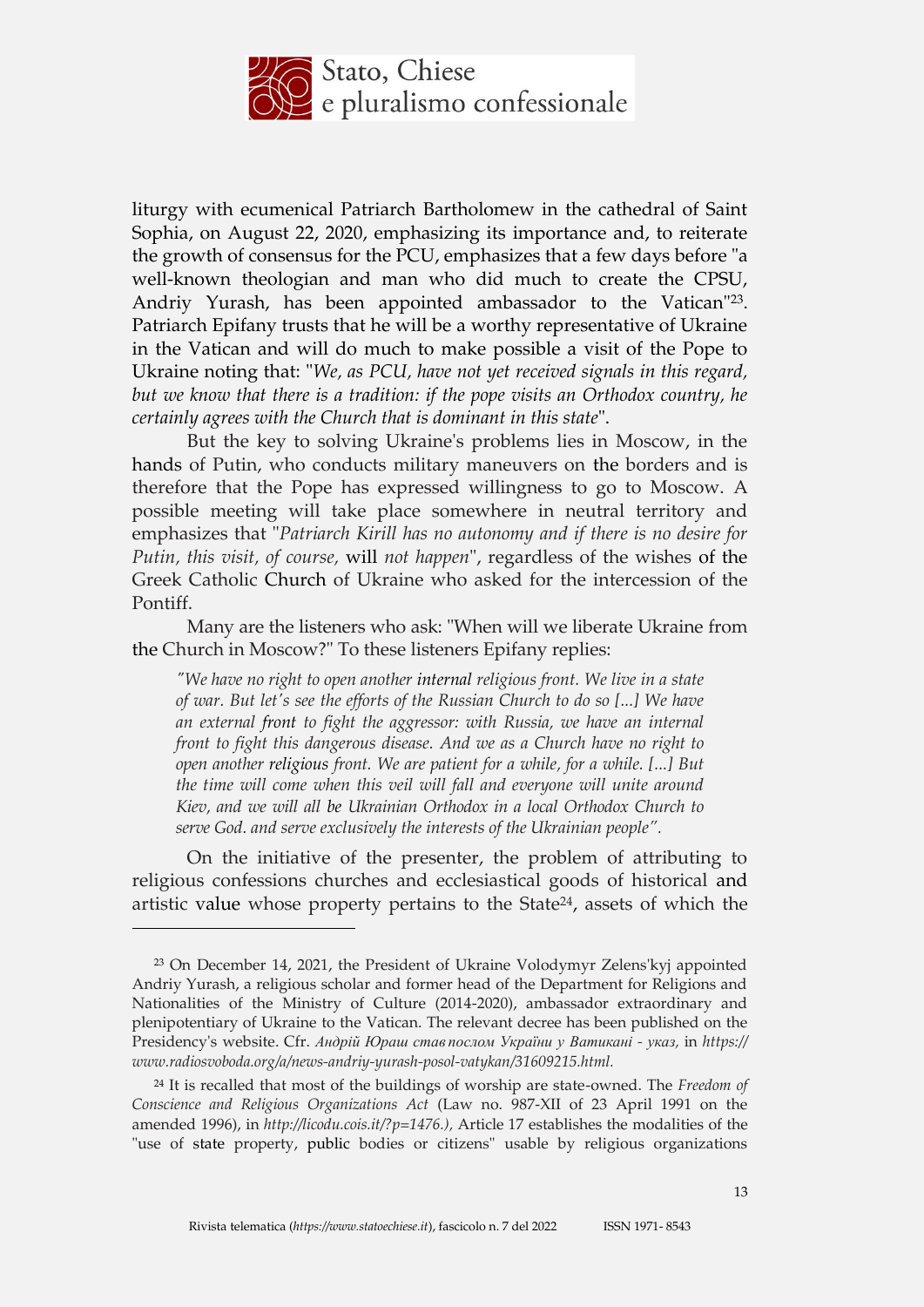

PCU re-avenges the exclusive use, as an autocephalous national Church, is addressed. To the question Epifany answers that in the Constitution there is room to approve a law to oblige the UPC-MP to define itself as the Russian Orthodox Church in Ukraine. Even if the ministry of culture's ordinance on renaming has been partially suspended, we must insist on this procedure so that the problem will be solved automatically. There will no longer be two national Churches competing for the representation of the Ukrainian Orthodox.

Finally, the problem is raised regarding the date of celebration of Christmas, allowed by a change in the legislation on the holidays of 2017 both on December 25 and January 6, respecting the Orthodox tradition. The patriarch does not exclude that his Church within ten years may not decide to adapt to the European use of the date of December 25.

During the recording of the program the Metropolitan listens to the song "Our Father - Bandera"<sup>25</sup> - "The boy of Donetsk", the presenter asks:

<u>.</u>

establishing that they have the right to use buildings and properties for their needs, provided to them on a contractual basis by the State, public organisations or citizens". In fact, "state-owned temple buildings and appurtenances must be transferred for free use or returned to the property of religious organizations by organizations, in whose budget such buildings and properties are included, based on the decisions of Kiev Oblast."

Religious organizations also own buildings, objects of worship, property, industrial, social and charitable facilities, transportation, money and other goods necessary to support their activities; these are assets acquired or created at the expense of own funds, donated by individuals, organizations or transferred by the State, as well as acquired for other reasons provided for by law; confessions may also possess property located outside Ukraine (Art. 18).

State-owned building and temple property may be provided for alternative use to two or more religious communities subject to their mutual consent. In the absence of such consent, the state authority will determine the procedure for the use of the temple building and the appurtenances, entering into separate contracts with each community. It goes without saying that the temple building and other goods of historical, artistic or cultural importance must be handed over to religious organizations and used by them in accordance with the rules valid for the protection and use of historical and cultural monuments. (art. 16).

<sup>25</sup> It is a song dedicated to Stepan Andreevich Bandera, a fighter for the Independence of Ukraine in the twentieth century whose figure arouses much discussion and controversy. Nationalist, he collaborated from time to time according to convenience with nazis and the Red Army. The song began to spread in the media in March 2019 performed by priests led by Father Anatoly Zinkevich, who died on February 13, 2019. Bandera was one of the founders of the radical wing of the Organization of Ukrainian Nationalists (OUN).

In September 2019, Paul Mandzyuk published on the site the lyrics of the song "Ukrainian songs" and a "songbook" under the brand name "a song of rebellion". On January 22, 2020, the vocal ensemble of the clergy "Pentarchy" sang this song in Bandera's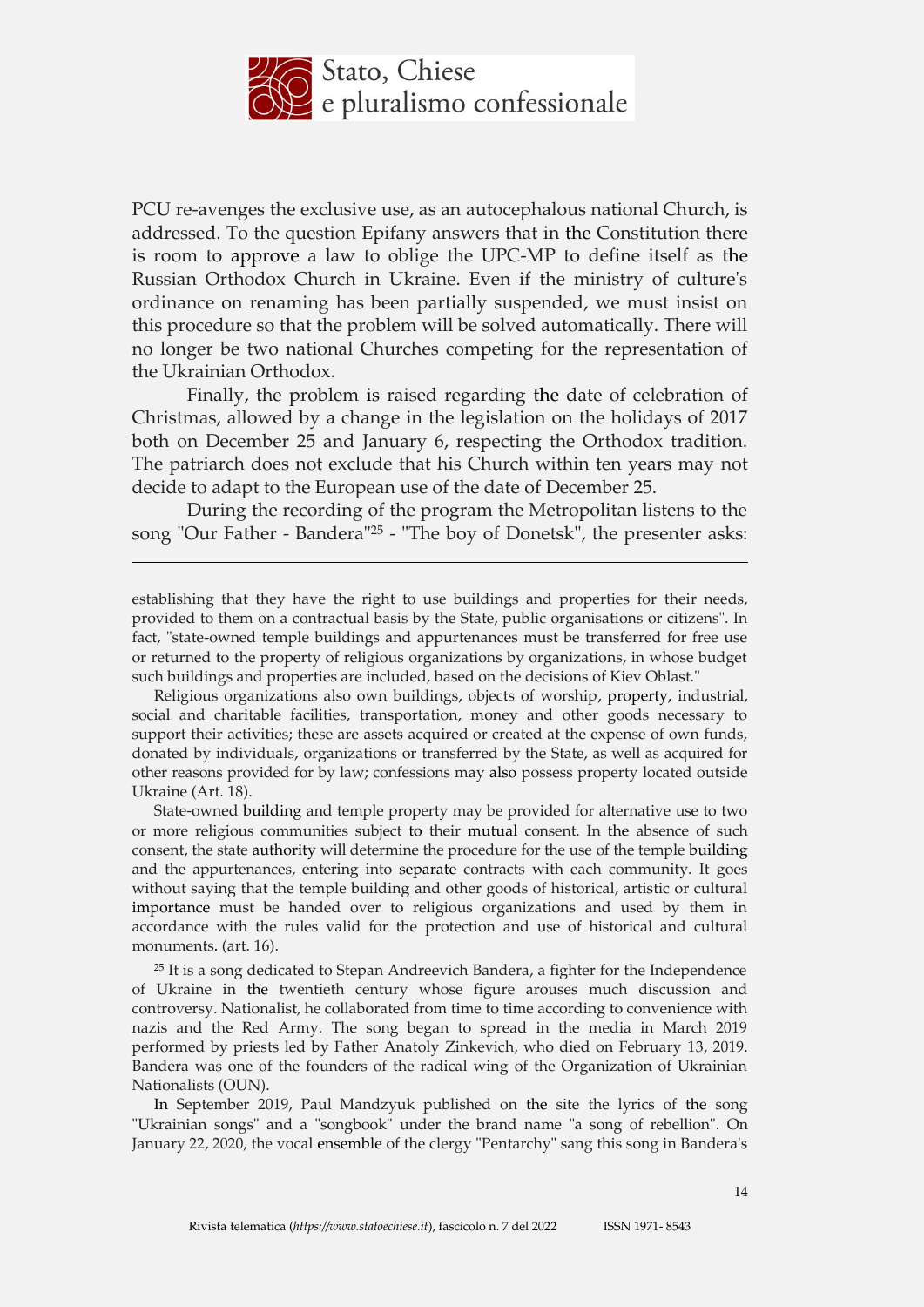

"How is the Church connected to politics? Does the Church help in the formation of the Ukrainian nation?"

The Patriarch replies:

<u>.</u>

"*It is clear that in the formation of* the *Ukrainian nation the Church does everything that depends on it. As I have already said, without a strong local Ukrainian Orthodox Church, the Ukrainian state will never fully exist, there will not be a single strong Ukrainian state. Therefore, the Church is one of the components of the future existence of the Ukrainian state. Without the Church, the Ukrainian state will not hold. Because the spiritual foundation is also very, very important*".

Meanwhile, the legal clash related to the contention that arises from the passage of parishes from the Church of homosexual obedience to the new Orthodox Church is intensifying, which obtains an orientation generally favorable by the jurisprudence of the Supreme Court. Patriarch Epifany said in about 600 parishes that would join the new Church and commented:

*"We do not want to be a State Church. Let's see what the current model is in Russia. We do not want to be a "department for religions" like the Russian Orthodox Church in the Russian state. We do not want to be a State Church, but we are a State Church, that is, a Church that supports the State, independence, sovereignty of Ukraine, because without a State Strong Ukrainian there will be no strong Ukrainian Church. Therefore, the government, within the framework established by law, should support the development of the CPSU, because it is the Church that seeks to strengthen the Ukrainian state. This Church will always lend a hand to the Ukrainian state, because it wants Ukraine to be united. If we do not support the Ukrainian government, there will be no Ukraine. And then? - Putin will come here. Let's see what is happening in Crimea and Donbas: there is no freedom at all. Of course, we don't want to allow that"26.*

Just 15 days after this interview, the political situation precipitates and Russia opens hostilities and on February 22, Patriarch Epifany addresses Kirill Patriarch of the Russian Orthodox Church to bring back to his homeland the bodies of Russian soldiers killed in Ukraine, responsible for a large-scale aggression by Russia against Ukraine, stating that for four

birthplace. On 1 January 2021, on the occasion of a solemn event dedicated to the 112th anniversary of his birth, the song was performed by the clergy of the OCU of Ivano Frankissk. The song became the anthem of Ukrainian nationalists.

<sup>26</sup> Митрополит Епіфаній: Ми не прагнемо бути державною церквою, як РПЦ, "РБК-Україна", Київ, Четвер 06 січня 2022 (in *[https://www.rbc.ua/ukr/news/-1641392494.html](http://www.rbc.ua/ukr/news/-1641392494.html)*).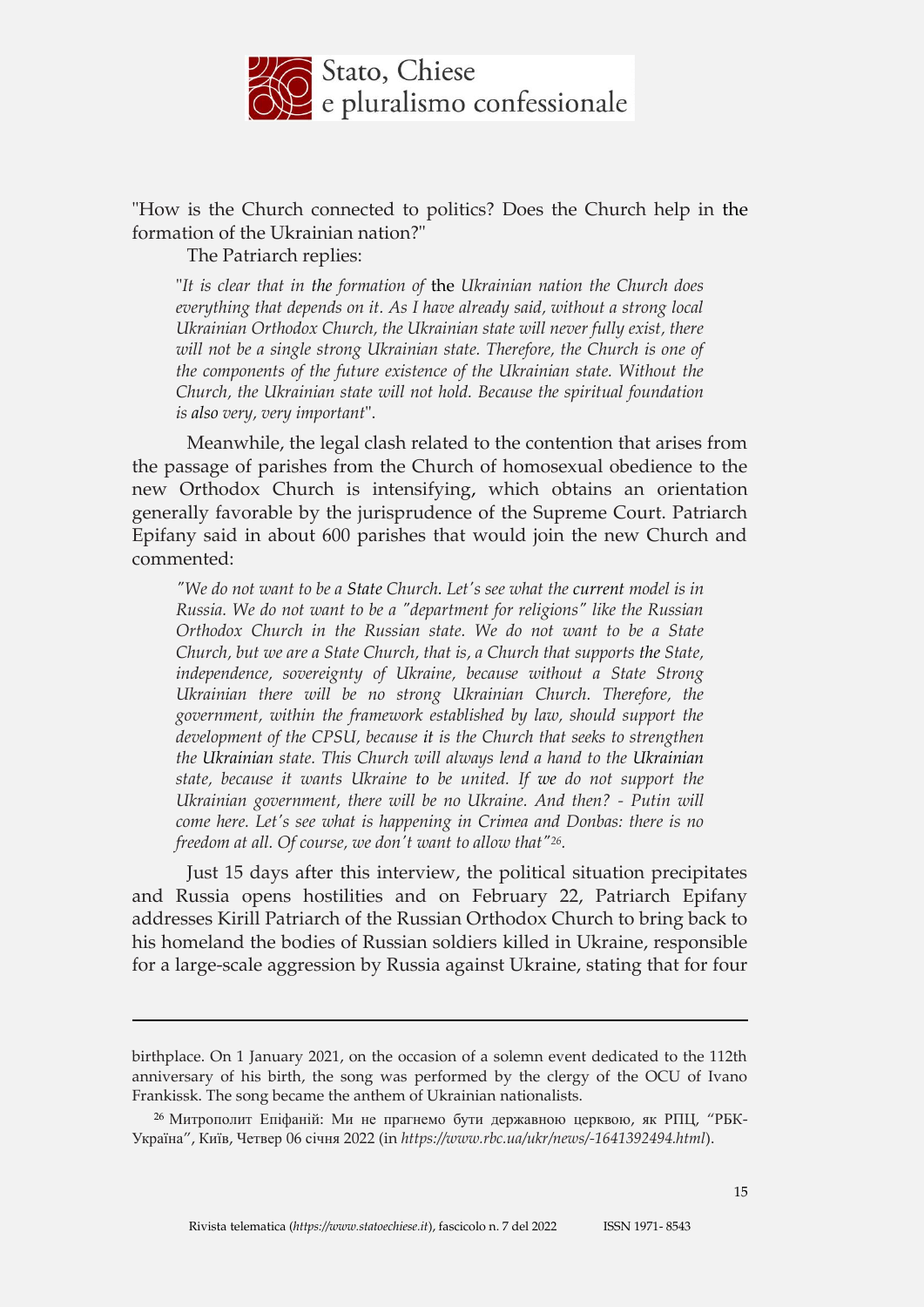

days, millions of people have been suffering, military and civilians are dying.

"*Unfortunately, from your previous public statements it is already clear that maintaining the commitment of Putin and the Russian leadership is much more important to you than taking care of the people in Ukraine, some of*  whom before the war considered you their pastor. But I still have hope that at *least for your fellow citizens, most of whom are* Orthodox *Christians, your flock, you will have the spiritual* strength *to show humanity and care*" 27.

Considering that he said "more than 3,000 Russian soldiers were killed and their bodies were in Ukraine", he says that Ukraine has asked the Red Cross to help return the bodies of the victims to their families, but that no response has been received from Russia. And he concludes:

"*Therefore, I turn to you, as head of the Russian Orthodox Church - show at least to your fellow citizens and to the flock of mercy. If you cannot raise your voice against aggression - at least help to take away the bodies of Russian soldiers whose lives have ceased*" - and he concludes - "*May the*  Lord give you the spiritual strength to do so, especially today, the Sunday of *the memory of the Last Judgment*!"

In parallel, the PCU begins a pressing controversy with Patriarch Onofry of the UPC-MP, accused of collusion with the enemy, and incites the clergy and faithful of the UPC-MP to join the PCU, obtaining as the first result that a number, according to him increasing, of priests and members of the clergy of the UPC-MP. declare that they want to delete from the diptychs any reference to Patriarch Kirill for not having protected his flock which also identified in him its pastor and cites the example of the Region of Sumy28.

#### **4 - The Kiev Metropolia of the Moscow Patriarchate and the War**

The self-administered Ukrainian Orthodox Church, headed by the Patriarchate of Moscow, UPC-MP has been put in great difficulty since the outbreak of the war and is in danger of not surviving. This Church, rebuilt

<sup>27</sup> *Ibidem.*

<sup>28</sup> Кілька священників УПЦ (МП) на Сумщині припиняють згадувати російського патріарха Кирила в молитвах (in *[https://www.radiosvoboda.org/a/news-upc-mp-sumshchyna-prypyniaie](http://www.radiosvoboda.org/a/news-upc-mp-sumshchyna-prypyniaie-)zhaduvaty-kyryla/31728760.html*); UAOC, Священики УПЦ вимагають виходу з московського патріархату (in *https://patriarchia.org.ua/svyashhenyky-upcz-vymagayut-vyhoduz-moskovs kogo- patriarhatu-video/*).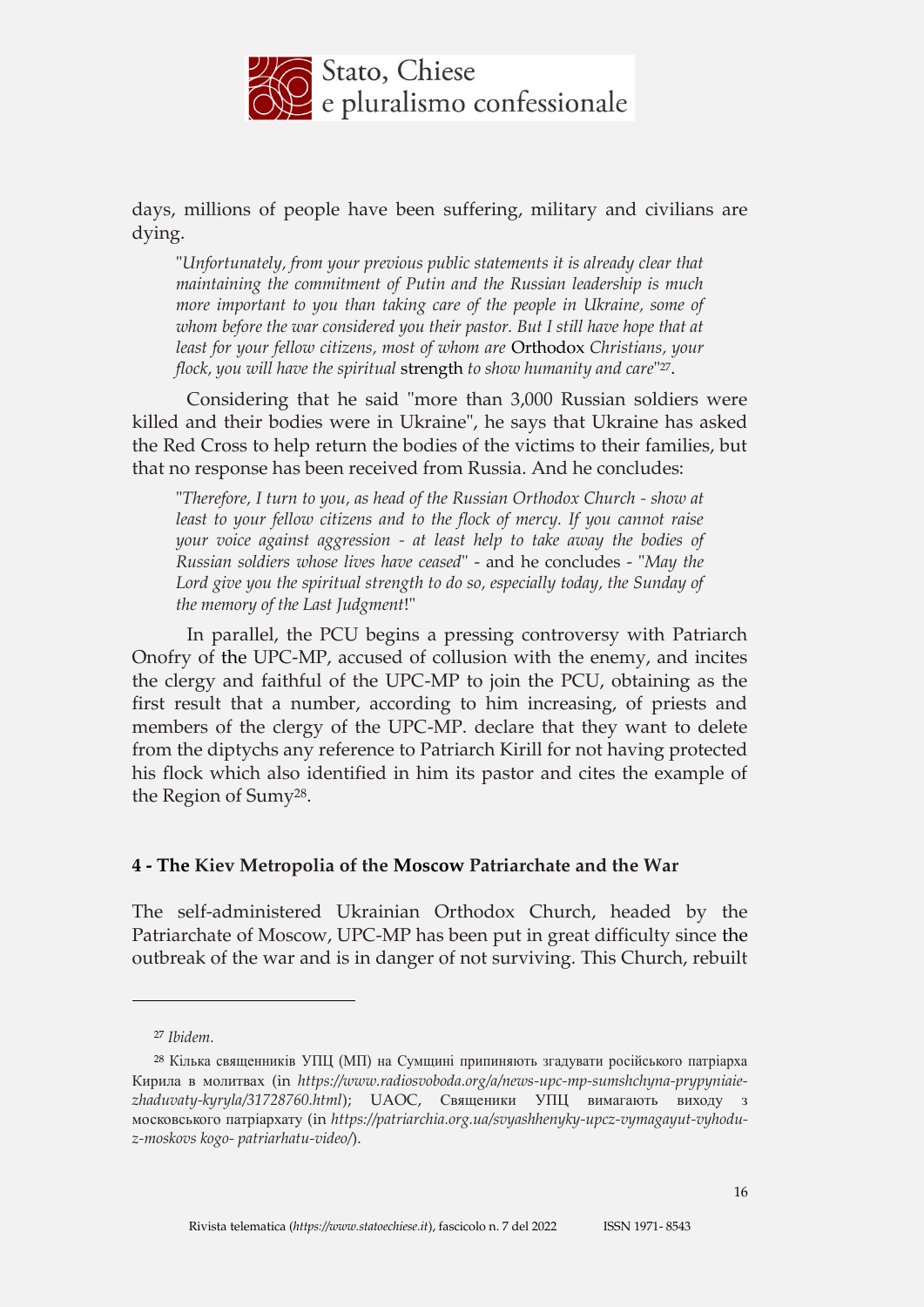

after 1945, with the return to Ukraine of territories previously subject to Serbian and Polish jurisdiction was placed under the jurisdiction of the Moscow Patriarchate, rebuilt at the behest of Stalin in 194329.

With the incorporation of Ukraine into the Russian Federation after the end of the Second World War the Orthodox Church was reborn in the country as the Kiev Metropolia, Ukrainian Orthodox Church, belonging to the Moscow Patriarchate (Ukrainian: Українська Православна Церква). It was granted independence and self-government on the basis of the resolution of the Holy Synod of the Russian Orthodox Church which took place on October 25-27, 1990. This is therefore an independent and selfgoverned Church with broad rights of autonomy. In its activity and pastoral work it is guided by the resolution of the Holy Synod of Bishops of 1990 of the Russian Orthodox Church relating to the Ukrainian Orthodox Church; resorting to the application of Chapter IX of its Statute, the Moscow Patriarchate in 1991, granted the status of self-administration taking note of the new needs that would have could have resulted from a possible independence of Ukraine, which was in fact proclaimed on 24 August of the 199130.

<u>.</u>

<sup>29</sup> The Russian Orthodox Church owes its rebirth to the policy of "patriotic" mobilization of the Russian people for the support of the war effort and as an instrument of management then of the populations and territories that the USSR. However, the case of Ukraine is different because originally the Russian Orthodox Church was born here, on the heads of the Dnieper and therefore this Church considers itself, rightly, constitutive component of the Patriarchate. It should be remembered that from Kiev the birth of the Russian nation began and that still in this city after 988 the Ecclesiastical Province was established, under the jurisdiction of the Patriarchate of Constantinople. With the gradual expansion of the state to all of Russia and as a result of the Tartaric invasion the Metropolitan of Kiev had to move first to Vladimir and then to Moscow in 1325. The Patriarch exercised his authority over the Church uninterruptedly until January 25, 1721 when the Patriarchate was abolished by Peter the Great and replaced by the Holy Synod of government appointment composed of 10 and, in some periods, from 12 members among which was always included the Metropolitan of Moscow; the Holy Synod was presided over by an imperial procurator. This body was dissolved in 1917 with the October Revolution and the patriarchal structure was restored on January 22, 1918 the decree was issued on the separation of Church and State. *Декрет о свободе совести, церковных и религиозных обществах*, (20 января (2 февраля) 1918 г.), in *[http://licodu.cois.it/?p=1414.](http://licodu.cois.it/?p=1414)* The Government of the USSR let the clergy die out by consumption and in 1925 the Patriarch died without any successor. Cf. **A.M. AMMANN** S. J., *Storia della Chiesa russa e dei paesi limitrofi*, U.T.E.T., Turin, 1948.

<sup>30</sup> The 1990 Act of the Patriarch of Moscow and All Russia to which we refer and the Statute on the Government of the Ukrainian Orthodox Church are published on the website *Religious Freedom and Human Rights* (Licodu, Ukraine, Statutes) together with the Statutes of the Mentioned Churches and the *Tomos* of recognition of the autocephaly of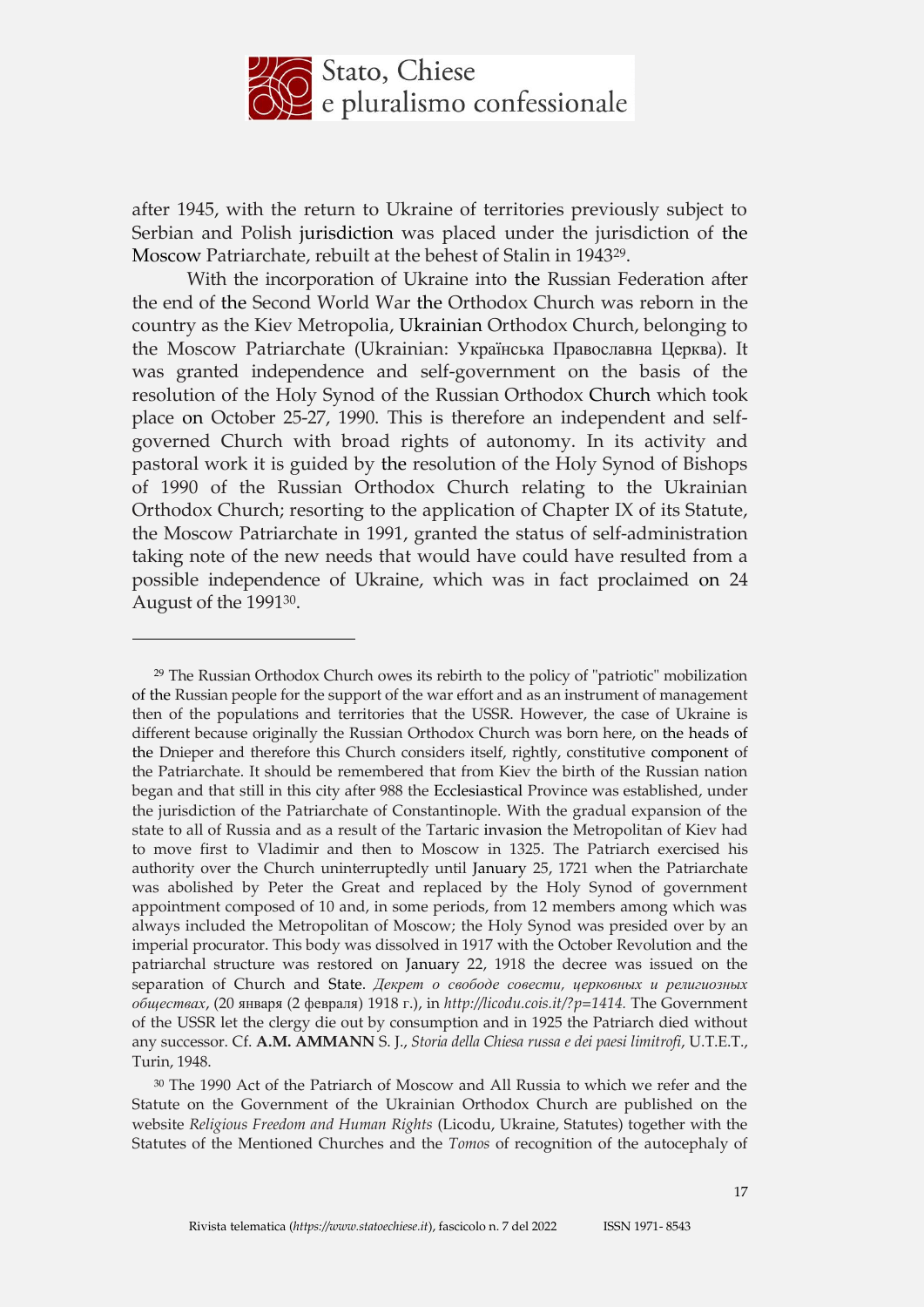

This particular structure meant that the Metropolia of Kiev did not ask for autocephaly, believing that its wide autonomy could ensure that the new nation, born after the collapse of the USSR, had the same support that the Churches traditionally accord to the State and considering possible a symphonic relationship with the new institutional structure. This choice was followed by 30 years of controversy and complex political events that we have punctually reconstructed in another place<sup>31</sup>, of which the war in progress is the unfortunate epilogue.

Pressed by the Ukrainian Autocephalous Orthodox Church, the Moscow Church of Obedience is in great difficulty, all the more so if we look at the Homily of the Patriarch of Moscow, delivered in the Cathedral of Christ the Saviour by Patriarch Kirill in Moscow on February 27, 2022 at the end of the Divine Liturgy on the occasion of the centenary of the beginning of the persecution of the Russian Orthodox Church by the Bolshevik power<sup>32</sup>.

After recalling the Church's attempts at the time to reject the accusations of resistance and reluctance to help the suffering, the accusations aimed at undermining its authority and creating the conditions for persecution, the Patriarch establishes a parallel with the current situation and invokes the protection of the holy hierarch Tikhon, the Patriarch at the time, to preserve "*our Church from various prove, schisms and divisions*", claiming that today we have "*need unity, unity with our brothers and sisters in Ukraine*". The Patriarch therefore claims to have prayed and invites everyone to pray "*for his Blessed Primate and, of course, for the entire Episcopate and for all the Orthodox people of Ukraine*" 33.

#### He hopes that

"*the current political situation in Ukraine, a brother country and close to us, will not allow the forces of evil, which have always fought the unity of Rus' and that of the Russian Church, to have the upper hand*. " *God forbid that a terrible line is drawn between Russia and Ukraine, reddened by the blood of our brothers. We must pray for the return to peace, for the re-establishment of fraternal relations among our peoples. Our only Orthodox Church, represented in Ukraine by the Ukrainian Orthodox Church presided over by His Beatitude Onofry is the pledge of this fraternity*".

the last born of 2018.

<u>.</u>

<sup>31</sup> **G. CIMBALO**, *The evolution,* cit., *passim.*

<sup>32</sup> *Homélie du patriarche de Moscou, prononcée le 27 février 2022 en la cathédrale du Christ Sauveur (*in *https://orthodoxie.com/homelie-du-patriarche-de-moscou-prononcee-le-27-fevrier-2022 en-la-cathedrale-du-christ-sauveur%ef%bf%bc/*).

<sup>33</sup> *Ibidem.*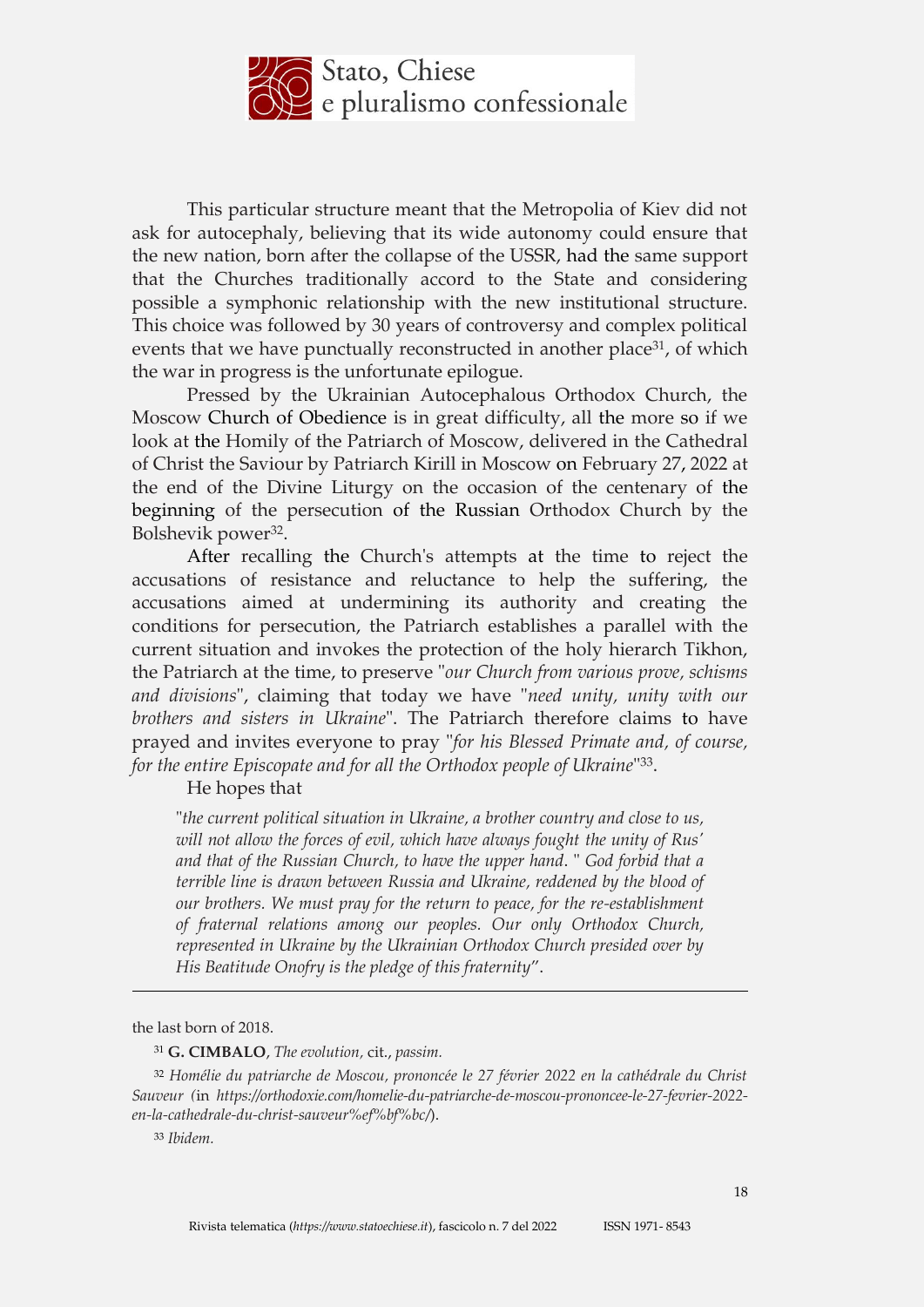

### However, Patriarch Kirill's main concern is that

"*the Lord keeps our Church united*. *May the Lord protect from fratricidal war the peoples who are part of a single space, that of* the *Russian Orthodox Church*" And concludes: "*May the Lord preserve the land from Rus'. When I say "Rus'", I use the ancient expression of the "Chronicle of Past Times*": "*The origin of the land of Rus*'".

A land that today includes Russia, Ukraine, Belarus, other tribes and other peoples.

*"Let us pray that the Lord will protect the land of Rus' from external enemies, from internal unrest, that the unity of our Church will be strengthened, that, by the grace of God, let trials, attacks and provocations be withdrawn and so that the Orthodox of Ukraine may enjoy peace and tranquility.*

The content of this homily appeared as an evident support for the Russian armed intervention, justified by references to attacks on the Church. of Muscovite obedience on the part of the Autocephalous Church and Ukrainian political authorities and as an objective support for aggression, so much so that the Metropolitan Onofry made a much more conciliatory appeal, aware of the fact that in the face of a war of Russian aggression on the country and of invasion and death and destruction must be called conciliation and peace.

It is therefore that the Onofry of the UPC-MP addressed the faithful and citizens of Ukraine<sup>34</sup> with a brief and incisive speech:

"*There were problems. Unfortunately, Russia has launched military operations against Ukraine, and at this fateful moment I urge you not to panic, to be brave and to show love for your homeland and for each other. I urge you, first of all, to intensify the penitential prayer for Ukraine, for our army and our people, I ask* you *to forget the mutual quarrels and misunderstandings and* to *unite with love* to *God and to our homeland.*

*In this tragic moment, we express our special love and support to our soldiers who stand guard, protect and defend our land and our people. May God bless them and keep them!*

*Defending the sovereignty and integrity of Ukraine, we also call on the President of Russia* to *stop the fratricidal war immediately*. *The Ukrainian and Russian peoples came out of the baptismal font of the Dnieper and the* 

<sup>34</sup> *Appel du métropolite de Kiev et detoutel'Ukraine Onuphre aux fidèleset aux citoyens ukrainiens* (in *https://orthodoxie.com/appel-du-metropolite-de-kiev-et-de-toute-lukraine-onuphre-aux-fideleset- aux-citoyens-ukrainiens*).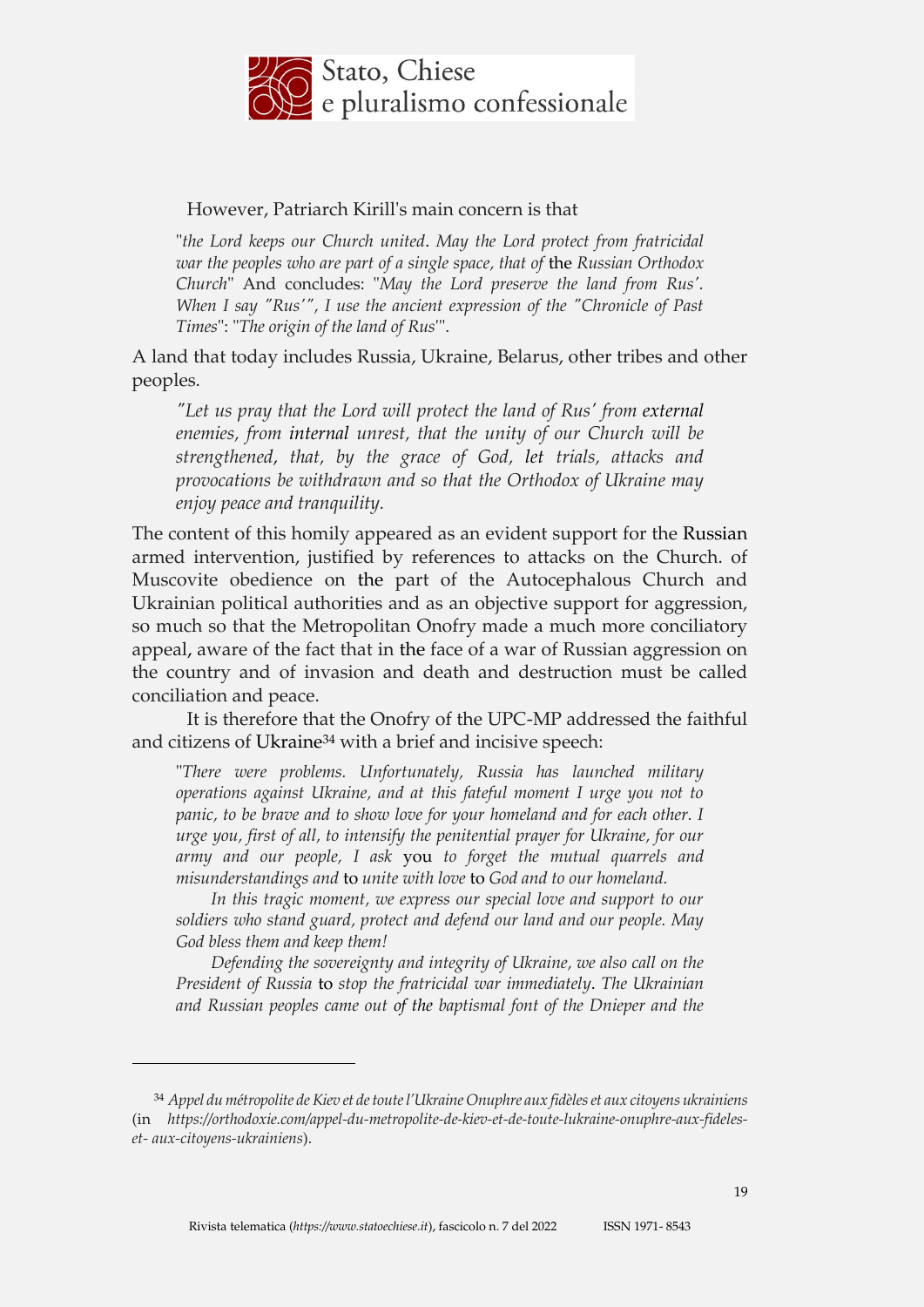

*war between these peoples is a repetition of the sin of Cain, whom he killed with envy your brother.*

*Such a war has no justification for either God or man. I invite everyone to common sense, which teaches us to solve our earthly problems in mutual dialogue and mutual understanding, and I sincerely hope that God will forgive us our sins and that God's peace will reign on our earth and in the whole world*!"

The Metropolitan's position was followed by an accurate appeal by the Holy Synod of the Ukrainian Orthodox Church on 28 February 2022 addressed to the entire Ukrainian people35.

After taking note of the fighting taking place throughout the country that produces deaths, ruins and the flight of the population, the Synod denounces the feared recourse to nuclear weapons that calls into question the existence of humanity. After inviting them to be courageous and to pray, he thanks the defenders of the homeland for their spirit of sacrifice and their altruism, assuring them of the support of the Church in communion with the Metropolitan, deployed alongside the people and the fighters, ensures to engage with all the structures of the Church to provide support, help and assistance and protection from bombing.

The Synod appeals to Patriarch Kirill to become a mediator of peace, asking the

"*leadership of the Russian Federation to immediately stop the hostilities that already threaten to turn into a world war*". He asks the two Presidents "*to do everything possible to put an end to the sin of armed confrontation between our two fraternal peoples and to start the negotiation process*".

Finally, the Synod declares that it is aware that the war has already dealt a severe blow to relations between the Ukrainian and Russian peoples and that it is bloodshed were not stopped, the abyss between the two peoples would remain forever.

Metropolitan Onofry and the Synod of the UPC-MP are well aware of the difficulties that relations with Moscow, the attitude of the Patriarch and his relations with the Soviet ruler create for the credibility of patriotism of the clergy of the confession, they grasp the embarrassment of the faithful, induced by the circumstances to approach the autocephalous Church given that on the doctrinal level there are no differences between the two confessions and they know that the survival is at stake. the very

<sup>35</sup> *Déclaration du Saint-Synode de l'Église orthodoxe ukrainienne du 28 février 202* (in *https://orthodoxie.com/declaration-du-saint-synode-de-leglise-orthodoxe-ukrainienne-du-28-fevrier-2022)*.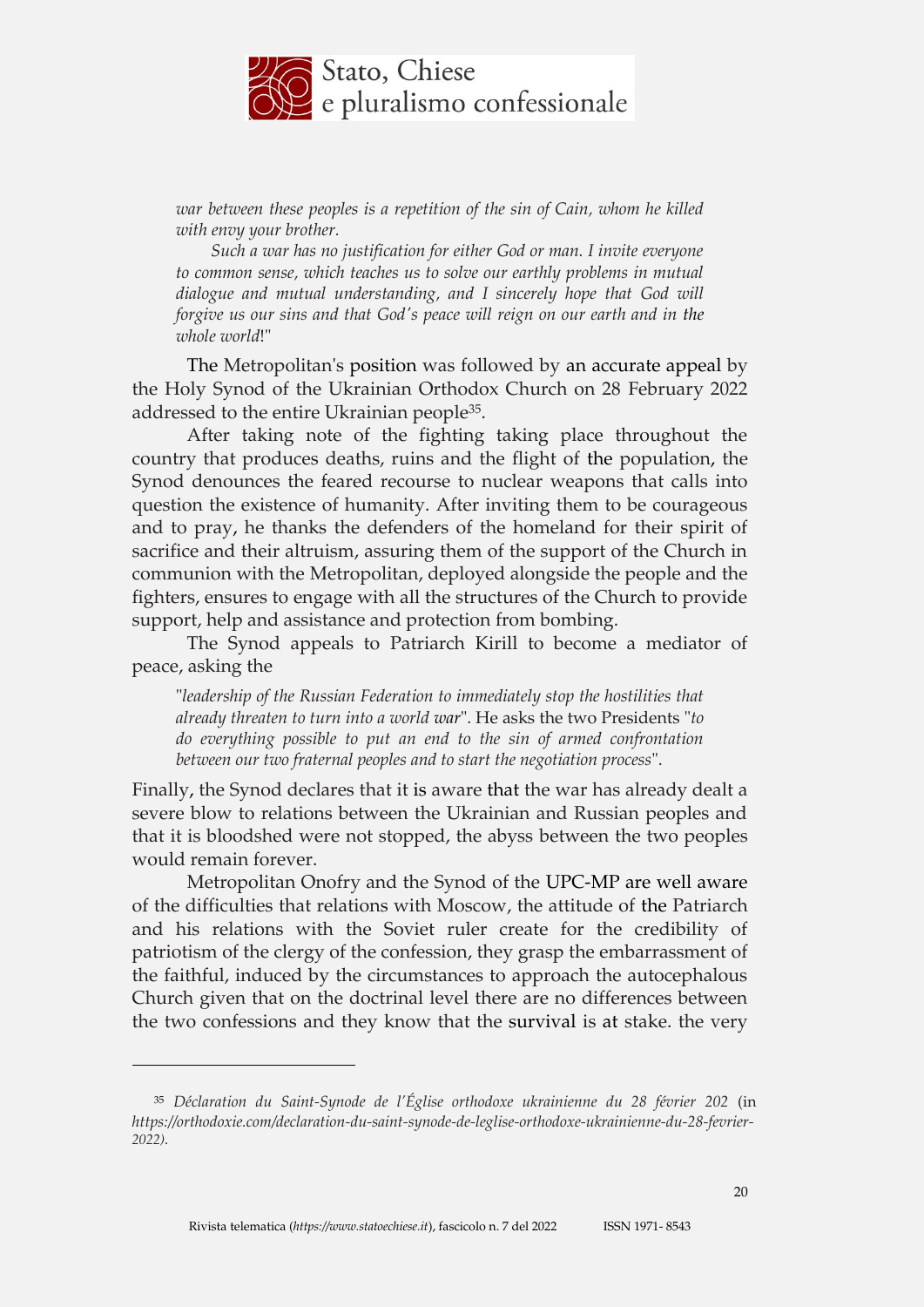

living of the ecclesial structure. This is the reason for the anger against Patriarch Kirill and the already reported exclusion from the mention in the diptychs already reported which, not surprisingly, is put in place in the areas occupied by Russian troops and subjected to the action of war. There is no doubt that the clergy and the very hierarchy of the Kiev Metropolia of the Russian Orthodox Church they will come out strongly reduced by the events of war and that the objective pursued by the autocephalous Church since its foundation has received from the war events a formidable and perhaps definitive and decisive support.

Putin and Kirill may win the war, but they will certainly lose the Ukraine, except for those parts that Russia will eventually be able to annex. From the ecclesial point of view, the very supranational configuration of the Moscow Patriarchate will be strongly compromised, even if this will not necessarily mean a rebirth of the centrality of the Ecumenical Patriarchate. Probably the financial support of the Russian State will allow the Moscow Patriarchate to gain consensus from fractions of episcopates of national Orthodox Churches, thus increasing the fragmentation of Orthodoxy and inter-ecclesial conflicts throughout advantage of other confessions.

Patriarch Bartholomew does not seem to care, who learned the news of the outbreak of the war, after expressing his dismay and reproach for the war, inviting all the Orthodox and all the Churches to prayer, at the news of the consolidation of the Ukrainian resistance has issued significant statements in support of the new Ukrainian Orthodox Church and its personal work.

Nikos Papachristou<sup>36</sup> reports on the Patriarchate's website reporting the interview given to the CNN Turk television network, by the Ecumenical Patriarch, who began by observing: "*The whole world is against Russia. We are entering a new period of the Cold War. The distance between Russia and the Western world is widening*" even if no one would like it, the prelate suggests.

That said, the Patriarch underlines his good relations with Ukrainian President Zelens'kyjc and adds:

"*He came twice to the Patriarchate and invited me* to *Ukraine, at the celebrations that took place last year. August for the 30 years of independence of Ukraine. I accepted his invitation and went, it was very nice. I saw a nation extremely happy and proud of its independence. The fact* 

 $\overline{a}$ 

<sup>36</sup> *Ecumenical Patriarch: The whole world is against Russia (*in *https://orthodoxtimes.com/ ecumenical-patriarch-the-whole-world-is-against-russia/*).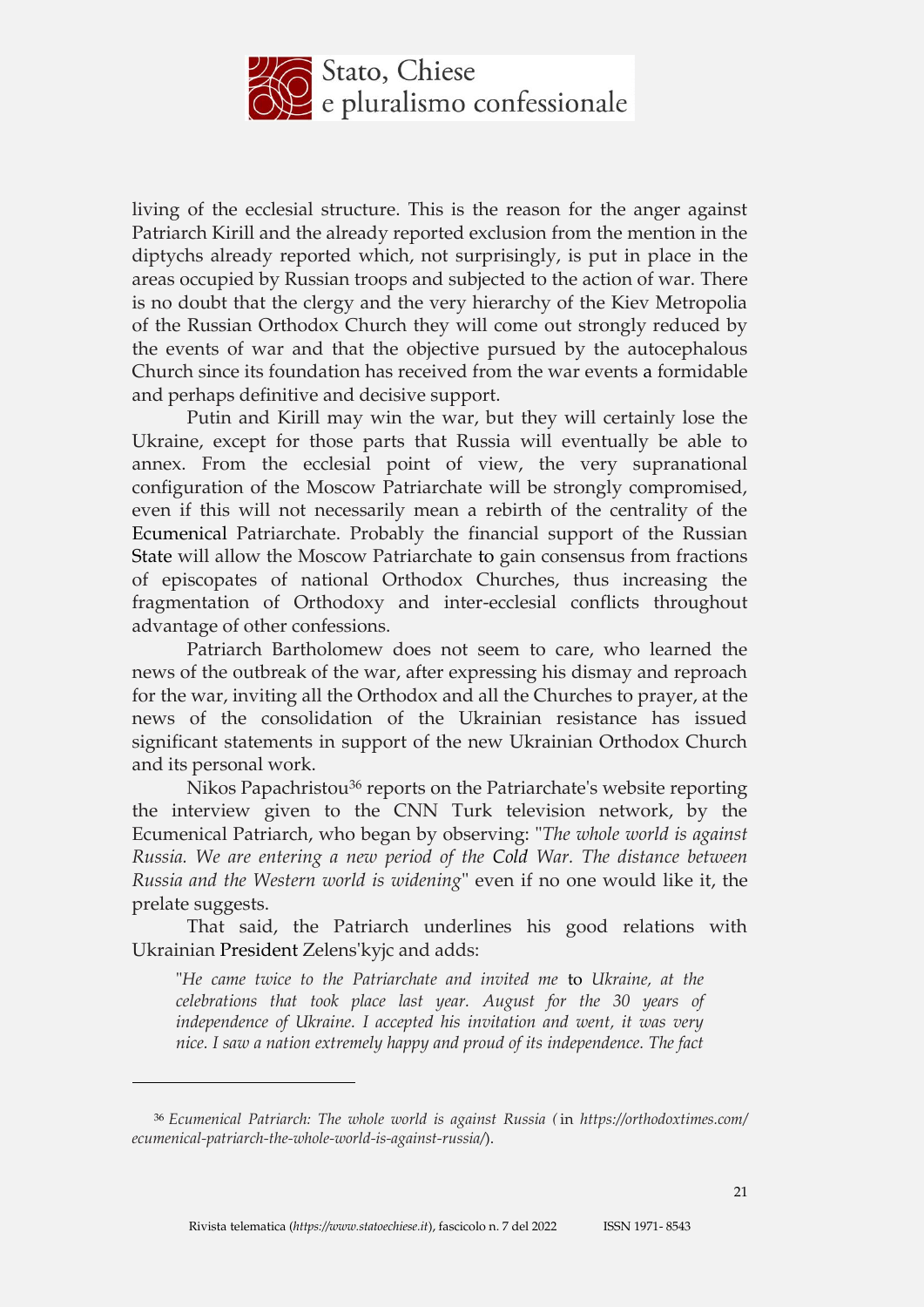

*that they managed to break away from the Soviet Union and found their own independent country is an honor for them*".

The Patriarch cannot hold back his satisfaction with his work:

"*We have given an independent country an independent Church. In the current circumstances, our Patriarchate acted very early and we have done an excellent job. We shocked our Russian brothers, but it had to happen. Ukraine deserved it*".

The Patriarch's satisfaction grows when he strongly claims to have the right to grant autocephaly, and that he has done so with Ukraine. And he points out that some Ukrainian priests do not want to commemorate the Moscow homeland Kirill because they see in him the religious leader of the enemy country.

"*They are gradually moving away from the Church linked to the Moscow Patriarchate and are joining the new Autocephalous Church*" and adds: "*We are not very happy with this, because it is the result of war. We would like the Russian Church not to show such hostility towards me and to accept our canonical decision*".

And, reflecting on what has happened, he comments on how among himself that unfortunately, they have not accepted his primacy, he has personally become their goal. Perhaps, realizing how much pride and how much display of power, there is in his considerations concludes: "*As a religious institution, the Ecumenical Patriarchate has always been in favor of peace and unity, and continues to do so*"37.

## **5 - The Ukrainian Greek Catholic Church and the war**

But the analysis of the religious landscape of Ukraine and the reconstruction of the role played by the Churches in the development of the country's crisis that resulted in the ongoing war events cannot be understood without taking into account all the different forces which have influenced the evolution of interfaith relations, without, therefore, examining the role played by another substantial religious formation: the *Ukrainian Greek Catholic Church*, from now on, (UGCC), (in Ukrainian Українська Греко-Католиць-ка Церква (УГКЦ), a Church *Sui Juris* Catholic Eastern of Byzantine rite, in full communion with Rome.

This confession has the Eparchy of Mukachevo based in Uzhhorod

<sup>37</sup> *Ibidem.*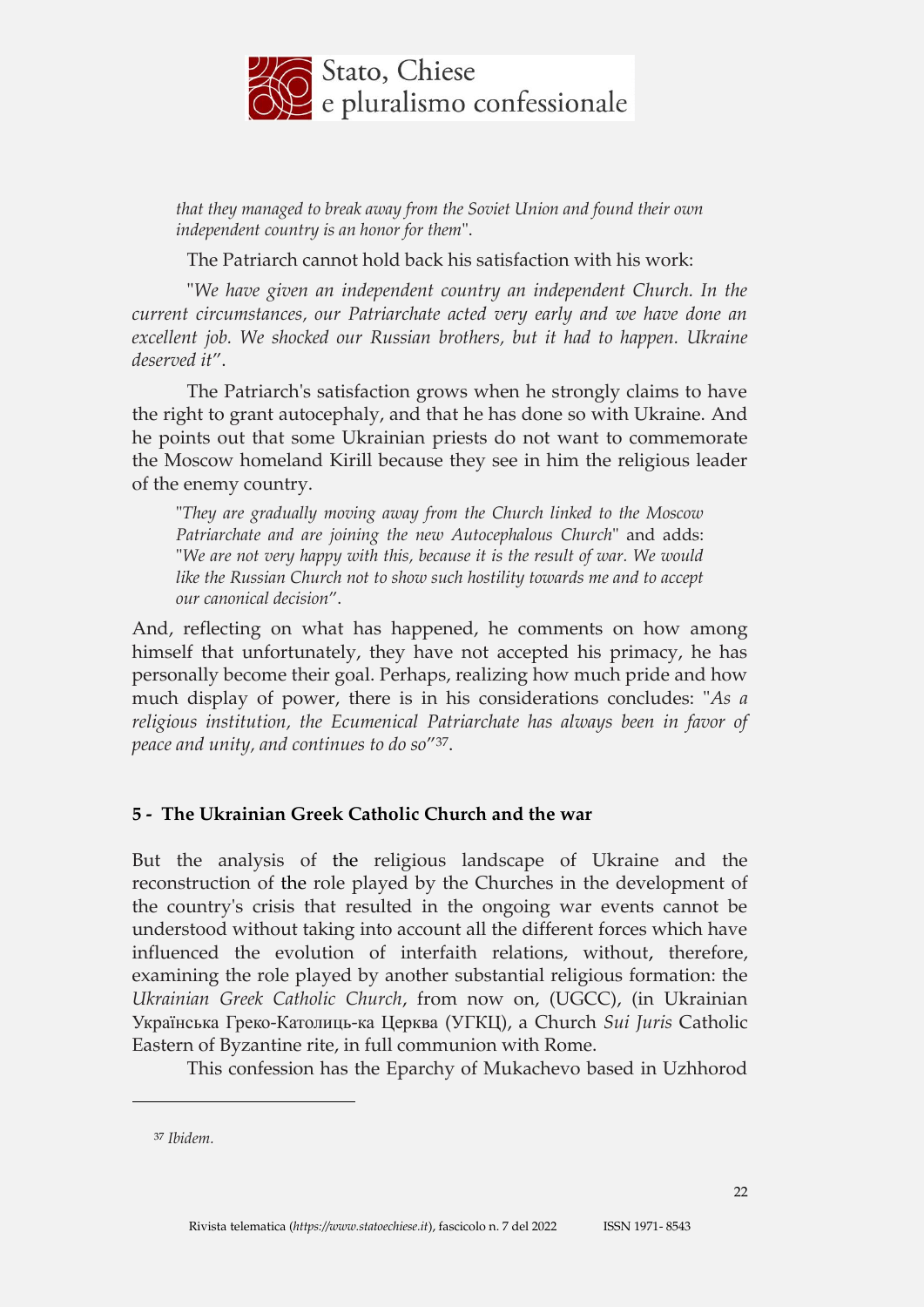

which belongs to the ancient Ruthenian Church and is organized throughout the territory of Ukraine into 4 ecclesiastical provinces, 11 Eparchies or Archeparks and 5 Exarchates. The ecclesiastical provinces are those of Kiev, Ivano-Frankivs'k, Lviv, Ternopil'-Zboriv, the Eparchies and Archeparchies those Kiev, Kolonyia, Chernivtsi, Lviv, Sokal'-Žovkva, Ternopil'-Zboriv, Bučač, Kam"janec'-Podil's'kyj, as well as the Archiepiscopal Exarchates of Donetsk, of Kharkiv, Luc'k, Odessa, Crimea. As can be seen, most of the presence of this confession is concentrated in the western areas of the country, contiguous to Polish territory, so much so that only on August 21, 2005 its headquarters were transferred from Lviv to Kiev, with consequent modification of the title primatial. The current titular is Major Archbishop Sviatoslav Shevchuk. In addition, the Ukrainian Greek Catholic Church has numerous archeparchies, apostolic exarchates and eparchies, including outside Ukraine, in Europe and America, including one in Italy, in Rome. On the whole this Church is the largest among the Catholic Church of the Byzantine rite and therefore has great importance in the structure of the Catholic Church and aspires to give life to its own Patriarchate38. Aware of this, the Ukrainian Orthodox have long tried to hinder the rebirth of this Church, starting with the thaw in relations between the USSR and the Vatican, following the Cuban crisis. To tenaciously oppose this rebirth was precisely Filaret, then an eminent member of the Synod of the Russian Orthodox Church. His abandonment of the Moscow Patriarchate helped to facilitate the revival of the UGCC, but this growth did not prevent that, with the explosion of the debate among the various Ukrainian religious components should reach the United Catholics pressing requests to merge into a national self-evident Orthodox Church. These requests were decisively rejected by Catholics and the Holy See's instruction to Ukrainian Greek Catholics was to keep wisely away from confrontation. interreligious that tore apart the world garden-dosso. The result was - as the Metropolitan reports in the aforementioned interview - that relations were bilateral, but separate, with the Kiev Patriarchate and the Metropolia Orthodox of the Russian Orthodox Church in Ukraine.

Moved by more general concerns, the Pontiff, aware of the growing clash within Orthodoxy between the Patriarchate of Constantinople and

<sup>38</sup> On the development programs of the Church, see the interview given by the Major Archbishop of Kiev-Halych and Metropolitan Archeparch Sviatoslav Shevchuk. **S KOSHKINA, O. BAZAR**, Блаженніший Святослав: Драматичні події ставлять дуже радикальні питання: або ти – справжній християнин, або ти – (out in *https://lb.ua/news/2021/ 03/31/481224\_blazhennishiy\_svyatoslav\_dra-matichni.html*).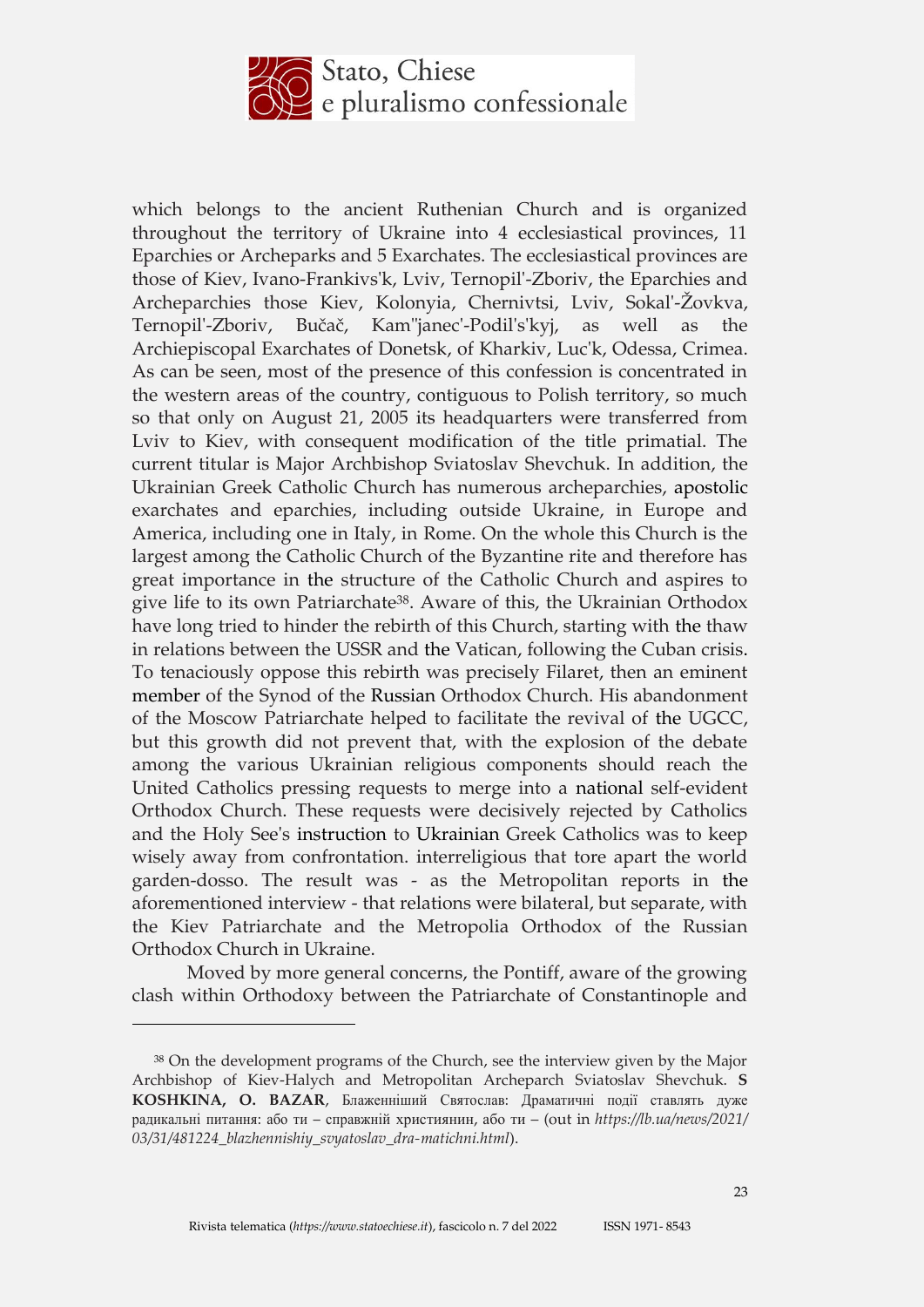

that of Moscow, completed for his part a long process of confrontation with the Patriarchate of Moscow and met in Cuba February 12, 2016, at the VIP lounge of the José Martí airport, the Patriarch of the Ortho-Russian dosage Kirill. On that occasion he signed a declaration in 30, points previously prepared.

The two leaders addressed to the world a common appeal for an end to the persecution of Christians in the Middle East and to end the wars in that region; they made vows for the restoration of the unity of the Christians of the two Churches. Common positions on atheism, secularism, consumerism, migrants, refugees, family and marriage, relations between men and women, abortion and euthanasia followed.

At the center of the concerns of the two religious leaders, however, were an- that the issues related to pan-Orthodox relations in view of the meeting of all the Orthodox Churches scheduled in Crete after a few months and in relation to the many geopolitical issues that concerned the crisis areas, working both to restore the unity of Christians in framework for the renewal of the Christian faith in Russia and Eastern Europe.

Only points 22-27 of the declaration returned to deal with theological topics, touching on the principle of uniatism developed in the Balamand Declaration<sup>39</sup> and the issues most directly related to the Catholic Churches. In this context, the question of the schism between the Catholic and Orthodox communities in Ukraine was addressed in point 27, with attention to the role of the Ukrainian Greek Catholic Church. The appeal closes by urging Catholics and Orthodox to "work together fraternally in proclaiming the Good News of salvation" and to "give common witness to the Spirit of truth in these difficult times"40.

It is well known that on that occasion the rivalries between the orthodox leaders, the long-standing tensions within Ukrainian orthodoxy and the ambitions of Russian President Vladimir Putin who intended to impose Russia's influence on the world stage were discussed, a position also highlighted by the recent Russian acquisition of Crimea. To some observers it seemed that there was an excessive understanding on the part of the Pope for Russia's foreign policy and that he criticized the West. This infuriated some prelates, including Sviatoslav Shevchuk, the major

<sup>39</sup> *L'uniatismo metodo di unione del passato ela ricerca attuale della piena comunione*, Balamand (Libano), 23 giugno 1993, in *Enchiridion Oecumenicum, 3. Dialoghi internazionali*, 1985- 1994, Edizioni Dehoniane, Bologna, 1995, pp. 805-815.

<sup>40</sup> On the development programs of the Church see the interview given by the major archbishop of Kiev-Halych and archeparch metropolita Sviatoslav Shevchuk. **S. KOSHKINA, O. BAZAR**, Блаженніший Святослав, cit.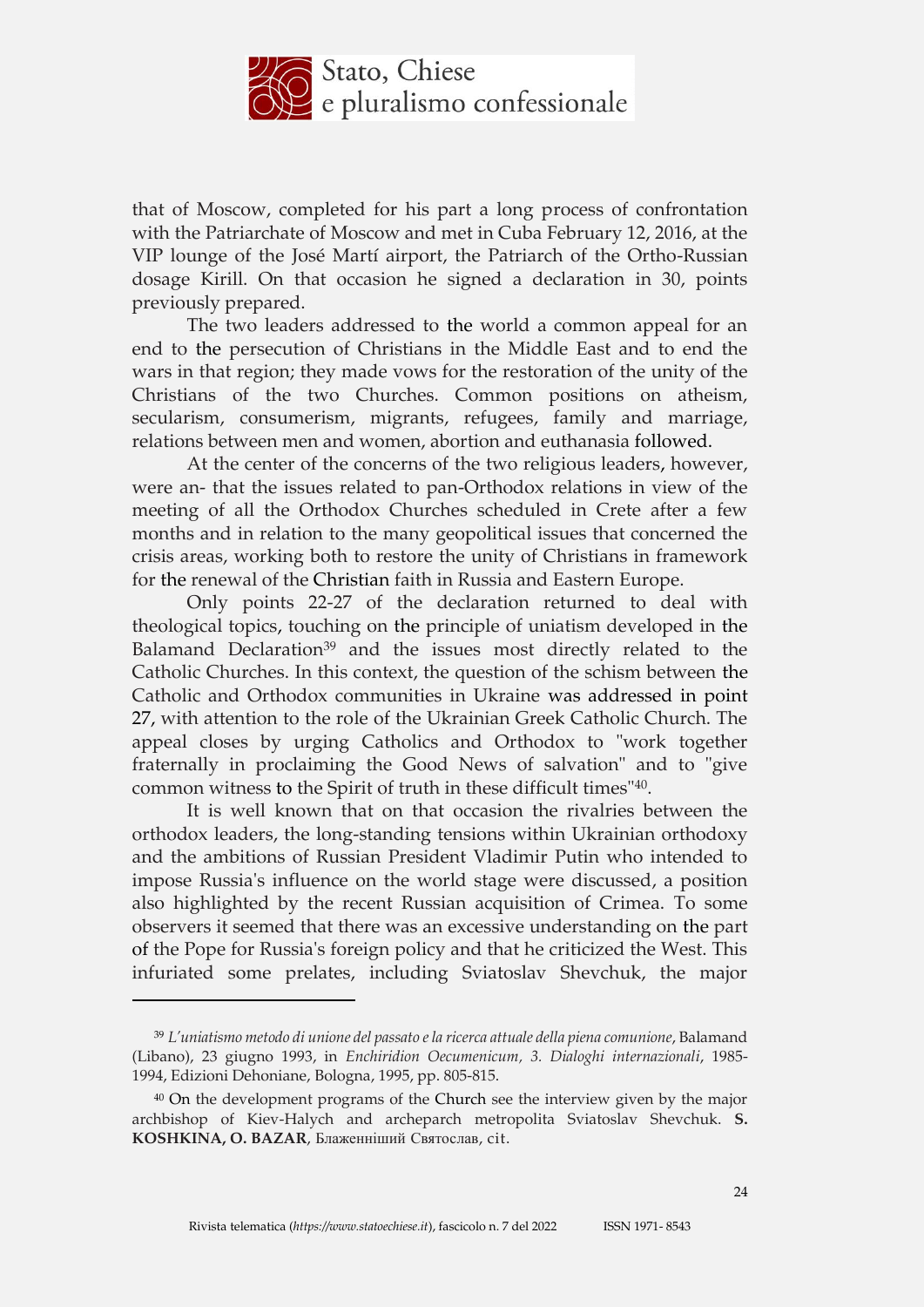

archbishop of the Ukrainian Greek Catholic Church, some of the most eminent members of the Uniate Catholic clergy, who said they felt "betrayed by the Vatican", regarding the declaration concerning Ukraine.

It is to quell these discontent that Pope Francis summoned to Rome on July 5-6, 2019 the head of the Ukrainian Greek-Catholic Church His Beatitude Sviatoslav (Shevchuk), the entire Synod, the Metropolitans of the UGCC, to hold with the Vatican Curia. a joint working meeting on the difficult situation and delicate in which Ukraine found itself and develop a shared strategy on what was most appropriate to do.

The intent of the Pontiff was to prevent the involvement of the Church in internal political affairs and to inform about the results of the colloquies with Kirill, also in relation to relations with the Metropolia of Kiev of the Russian Orthodox Church that has always been hostile towards the UGCC. What is certain - as shown by the events related to the debate between the different Orthodox denominations aimed at giving life to a unified Orthodox Church capable of obtaining autocephaly - is that the UGCC and its ecclesial structures, its pastors managed in most of them not to get involved in this process, despite the pressing invitations from the Orthodox ecclesiastical world and the growing political and social tensions that accompanied the granting of autocephaly $41$ .

On the other hand, the UGCC is located in an area of the country in the west and looks with sympathy at relations with the countries of the European Union. It is committed to requesting permits for the opening of its own Churches, requests always opposed by the Orthodox belonging to both the UPC-MP and the CPSU, Churches with which it maintains "sporadic relations and no dialogue aimed at unification"42, seeks to have

<sup>41</sup> *L'uniatismo metodo di unione*, cit., pp. 805-815.

<sup>42</sup> The stages promoting closer relations between the Churches pass through the *Orthodox Catholic Declaration* of 1965 which followed the 1964 meeting signed by Pope Paul VI and the Ecumenical Patriarch Athenagoras of Constantinople and Jerusalem, which was followed by a number of meetings, visits and symbolic events involving Catholics and Orthodox leaders. The meeting in Cuba made it possible to add to the relations already woven by Vatican diplomacy the direct one with the Russian Orthodox Church to which many Orthodox Churches referred and refer of Eastern Europe. The first time a Pope visited a country with a predominant Orthodox presence in Eastern Europe was john Paul II's visit to Romania, which is home to a prestigious Patriarchate and to which a large number of faithful belong.

The possibility of a meeting of Patriarch Kirill, elected in 2009, with Pope Benedict XVI was speculated before his resignation in February 2013. It was, however, a new meeting because Pope Benedict XVI had met Kirill in Rome when he was still President of the Department of External Relations of the Church for the Moscow Patriarchate.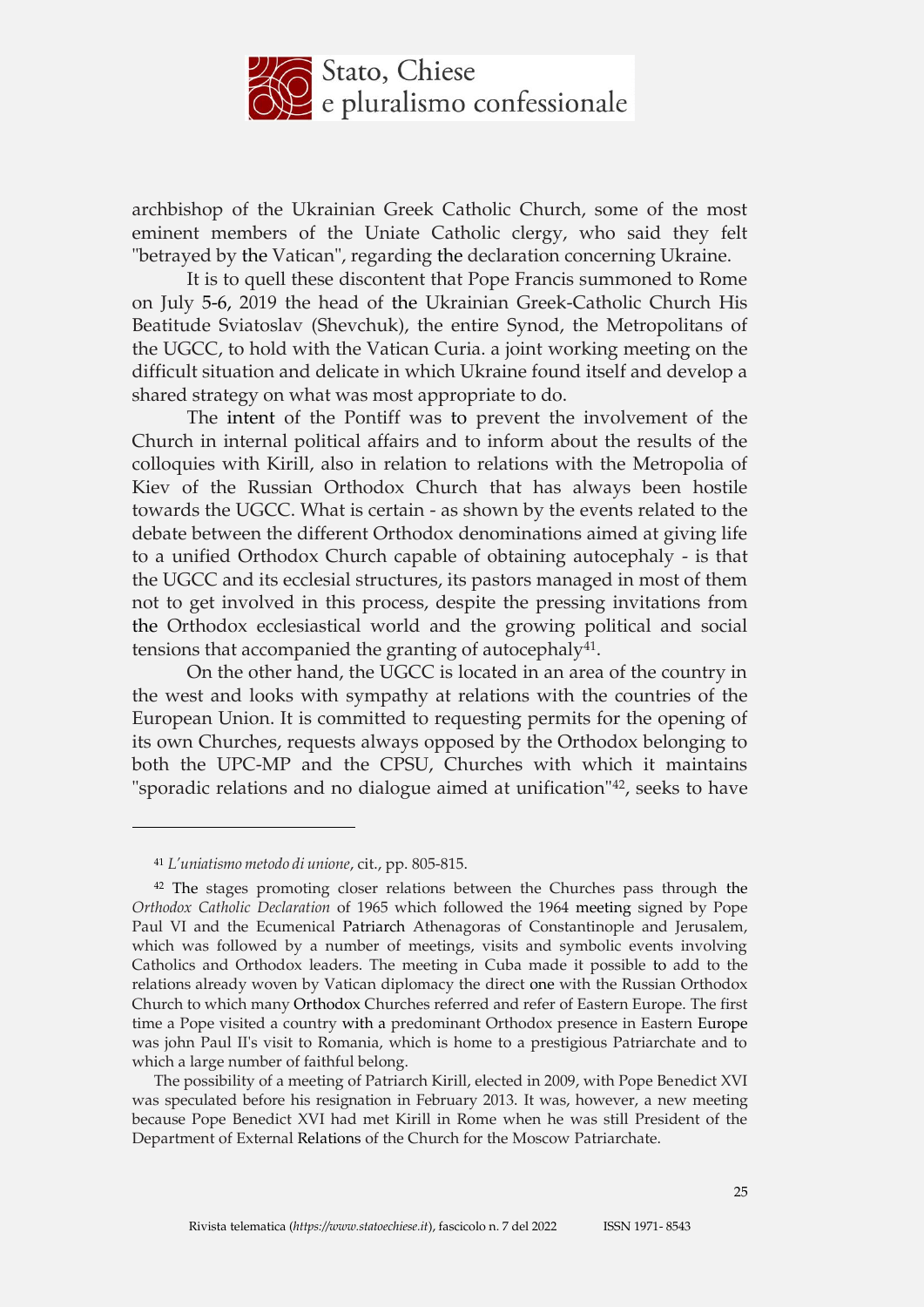

its own ecclesial organizations recognized. He has looked carefully at the election of Zelens'kyj and is confident of an easing of political tensions.

In the interview of December 25, 2019 Radio Svoboda the primate of the UGCC responded to the hypothesis of the Pope's trip to Ukraine, made by the Autocephalous Orthodox Church and made urgent by the progressive deterioration of the political situation of the country, even if he did not hide the difficulties deriving from the fact that the pope's coming could have been used by the Orthodox Churches in conflict to accredit and legitimize themselves as exclusive representatives of Orthodoxy in Ukraine43.

The interviewer's attention then shifted to the internal debate at VRCsiRO to note the convergence between representatives of all religious denominations on the problems of gender, education, and the treatment of gays and lesbians. In this regard, the Primate of the UGCC reiterated that he wanted Ukrainian society to be aware of the values and critical vision of life, especially when it comes to sexuality and the human person. Although the Church respects everyone's convictions, there are certain eternal truths, he concluded.

Finally, the problem of military chaplains was addressed, about which the primate declared that:

*"Since the beginning of these painful moments of the war in the east of Ukraine, our priests have been close to our military. Today we also have two ways of having priests in the exercise. There are full-time chaplains who are* 

<sup>43</sup> **A. DE OTO**, *Il fattore religioso nella lotta russo-ucraina. L'analisi del prof. De Oto (*in *https ://formiche.net/2022/02/fattore-religioso-russia-ucraina-de-oto/?fbclid=IwAR1J97-AWwAA49h4 ONWFowjBCruB1gY6pIQ2-up4Ck0NdPZ41Y YVcpfym O6w)* has attributed a fundamental role to this confession in directing the Ukrainian crisis, fueling interreligious conflict towards the Kiev Monopoly of the Moscow Patriarchate, blatantly ignoring the central role in the interreligious conflict, also present in Ukraine, between the aforementioned Metropolia and the Church Orthodox Autocephalous Ukraine, which produced the schism between the Ecumenical Patriarchate and the Russian Orthodox Church.

The indication is at least misleading, since it helps to give a glimpse of a clash between the Catholic Church and the Patriarchate of Moscow, when instead it is the latter that is opposed to the initiatives of the Ecumenical Patriarchate, supported and financed by the United States. The result is a misleading reading that makes the Catholic Church one of the parties to the conflict.

Let us remember, for those who do not have it clear, that the Greek Catholic Church of Ukraine, UGCC, (in Ukrainian Українська Греко-Католиць-ка Церква (УГКЦ), is a Sui *Juris Church,* Eastern Catholic, of Byzantine rite, in full communion with Rome, which does not operate only in Ukraine, but all over the world. It is the largest among the 23 Eastern Rite Catholic Churches and declares about six million faithful, of whom only a little more than half reside in the country.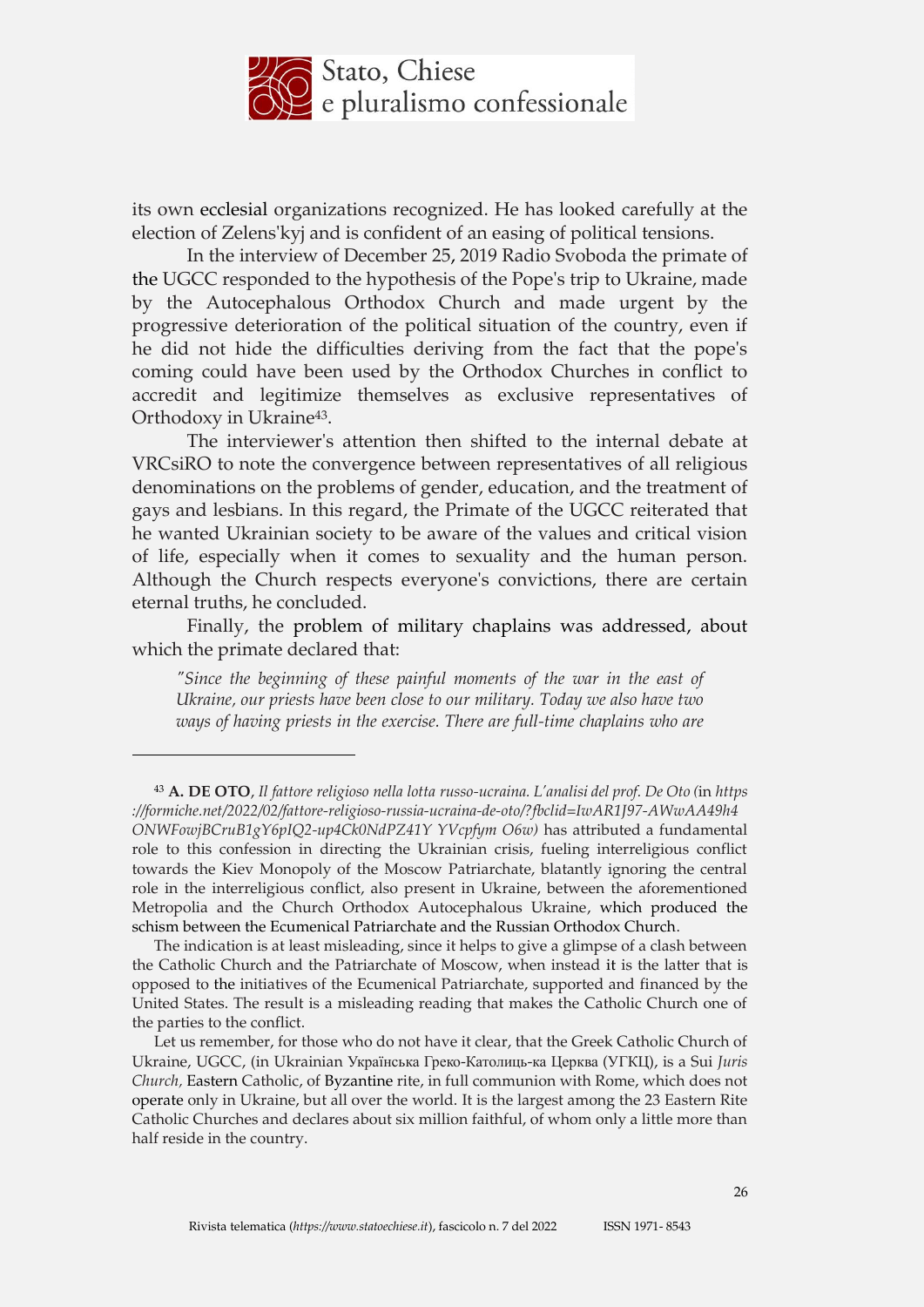

*present today, according to some mechanisms of the Ministry of Defense. And again, we have a large number of volunteer chaplains who, despite the dangers to their health and life, are still close to the Ukrainian army".*

Continuing in his statements Sviatoslav Shevchuk, while deploying in support of the intervention of the army in the Donbas, where however his confession has only eleven churches, (and five in Crimea) the Primate of the UGCC reiterated that the task of chaplains is also to assist the families and even the wives of the military and all those who suffered the war, to have the opportunity to heal their wounds<sup>44</sup>.

However, with the beginning of the new year the attention of the UGCC as of all the other confessions has focused on the fight against the epidemic while - as we have said - the debate within the VRCsiRO focuses precisely on the preparation of the law on the military chaplaincy and focused the debate on the ratification of the Istanbul Convention. In November 2021, with the beginning of Russian military maneuvers on the border, the focus returns to the political issues of the country's accession to NATO and the European Union. The political situation precipitates and the war becomes imminent: on February 8, the UGCC Magistrate, Sviatoslav Shevchuk, breaks the delay and invites the Pope to Ukraine, arguing that the visit could also take place in the current circumstances and help the Country to achieve peace, removing the threats of Russia, The Metropolitan declares that such a visit would be a very important gesture in the eyes of all humanity:

"*In Ukraine there is consensus not only among Catholics, but also among Orthodox and even non-believers that Pope Francis is the most important moral authority in the world today. People say that if the Pope comes to Ukraine, the war will end. They perceive the gesture of the papal visit as an envoy of peace",* 

<sup>44</sup> «We are not seeking any recognition from the Roman Catholic Church. We are a local Church in our own right. When we speak of patriarchal dignity, it is not a question of the title, not of the "cap", but of the mechanisms of organization of ecclesial life. And in the last meeting we had with the Holy Father, in July of this year, we just talked about the mechanisms of organization of our Church. [...] the life of our Church goes beyond any local territory. We are a reality that lives all over the world. That is why we need patriarchal mechanisms to build and preserve the internal unity of those structures, and that do not restrain and do not disperse. We have it reiterated to Pope Francis in a hearing with the bishops of the Synod of the Ukrainian Greek-Catholic Church in the Vatican, 2 September 2019. And so we received full support and understanding from the Roman Apostolic Capital», **I. KUZNETSOVA**, Нам треба ментально звільнитися від «руки Москви» – глава УГКЦ Святослав (in *[https://www.radiosvoboda.org/a/30342549.html](http://www.radiosvoboda.org/a/30342549.html)*).